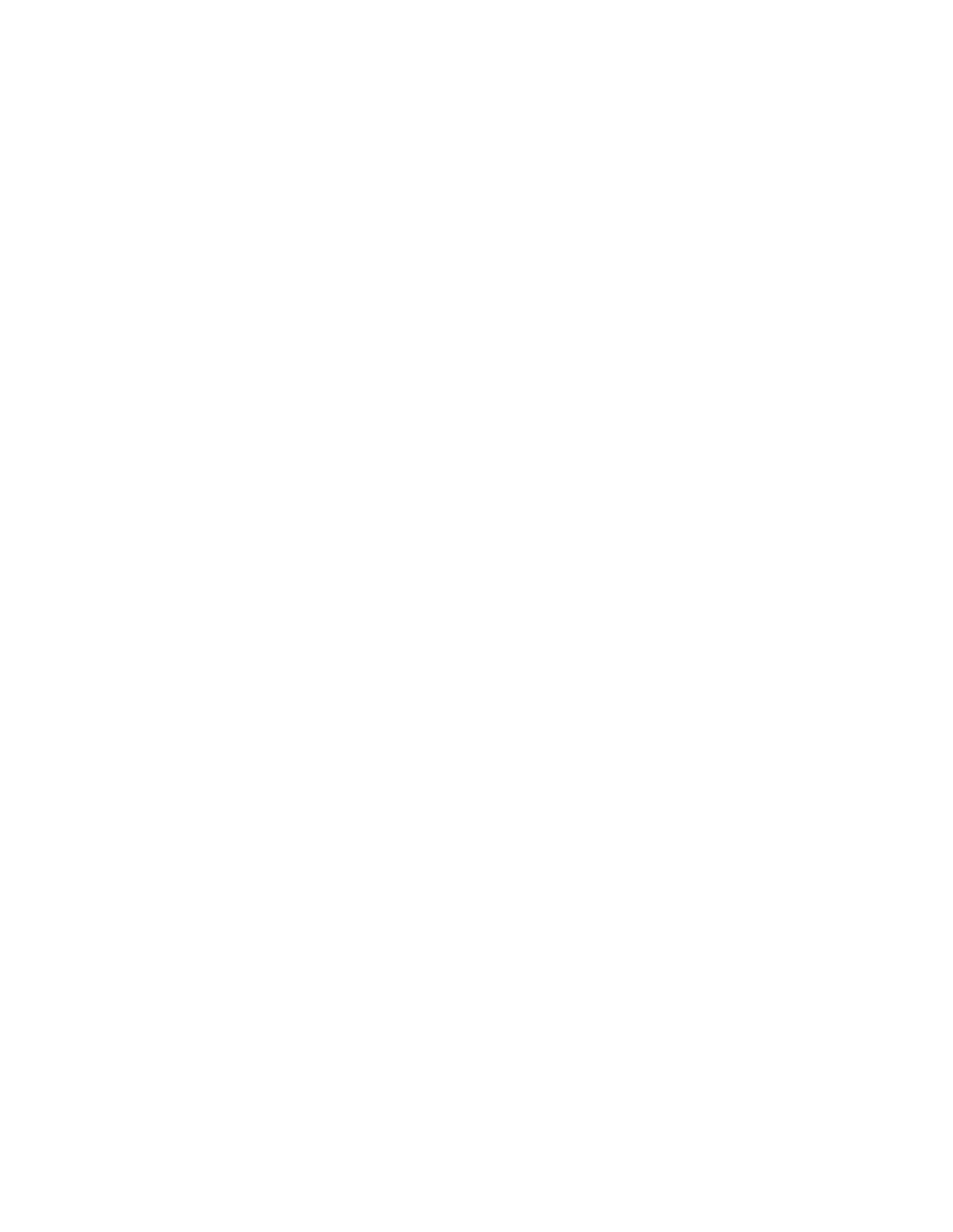# **Table of Contents**

| <b>Performance Analysis</b> | .10 |
|-----------------------------|-----|
|                             | .12 |
|                             |     |
|                             |     |
|                             |     |
| Appendix 1 - Audit Process. | .21 |
|                             |     |
|                             |     |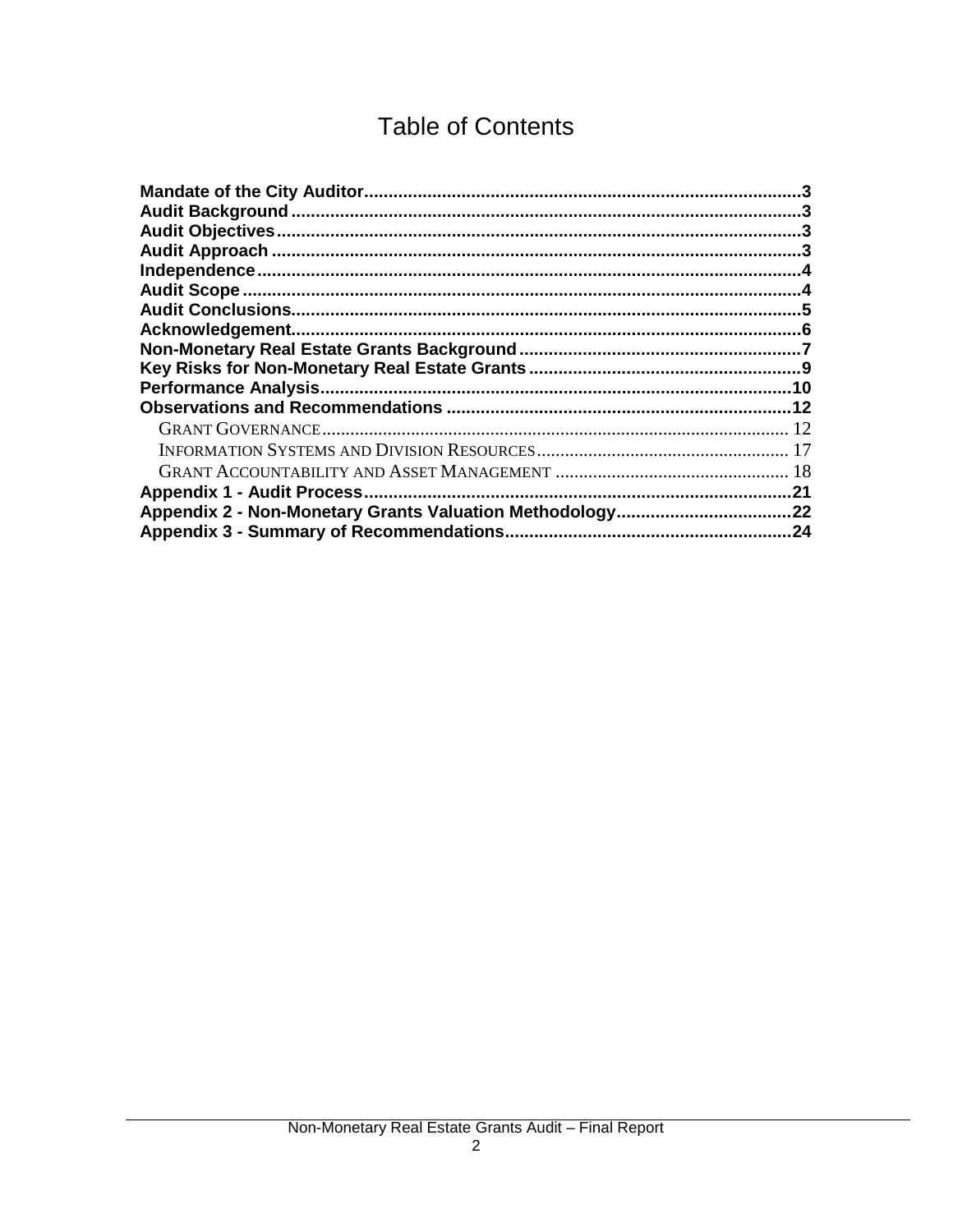# <span id="page-3-0"></span>**MANDATE OF THE CITY AUDITOR**

The City Auditor is a statutory officer appointed by City Council under *The City of Winnipeg Charter*. The City Auditor reports to Council through the Audit Committee (the Executive Policy Committee) and is independent of the City's Public Service. The City Auditor conducts examinations of the operations of the City and its affiliated bodies to assist Council in its governance role of ensuring the Public Service's accountability for the quality of stewardship over public funds and for the achievement of value for money in City operations. Once an audit report has been communicated to Council, it becomes a public document.

# <span id="page-3-1"></span>**AUDIT BACKGROUND**

In March 2008 the City Auditor presented the *Grant Administration Audit* to Council. The audit examined the overall administration of the City's grant processes, with the exception of nonmonetary grants (also known as "in-kind grants") of property, services, and facilities: these grants were outside of the scope of the audit. An audit of non-monetary real estate grants to non-profit organizations was included in the City Auditor's *Audit Plan 2011-2014* that was endorsed by Audit Committee.

# <span id="page-3-2"></span>**AUDIT OBJECTIVES**

The objectives of this audit were:

- To assess the adequacy of and compliance with prescribed policies and processes for nonmonetary real estate grants
- To assess the effectiveness of property management and monitoring processes and practices in place for granted assets
- To assess whether appropriate information is being collected, recorded and reported for non-monetary real estate grants
- <span id="page-3-3"></span>• To determine the financial implications to the City of providing the real estate grants

# **AUDIT APPROACH**

We conducted this audit in accordance with generally accepted government auditing standards. Those standards require that we plan and perform the audit to obtain sufficient, appropriate evidence to provide a reasonable basis for our findings and conclusions based on our audit objectives. We believe that the evidence obtained provides a reasonable basis for our findings and conclusions based on our audit objectives. **Appendix 1** provides a flowchart of the audit process.

- We conducted interviews with staff from the Real Estate Division and Municipal Accommodations Division of the Planning, Property & Development Department; the Assessment & Taxation Department; the Legal Services Department; the Corporate Controller's Division and the Risk Management Division of the Corporate Finance Department; and the Winnipeg Housing and Homelessness Initiative to determine the processes and interconnections between these areas in the non-monetary real estate grants process.
- We reviewed Council's "Policy on the Sale/Lease of City Lands to Non-Profit Organizations" and its subsequent amendment, and related reports, to gain an understanding of the governing requirements for non-monetary real estate grants.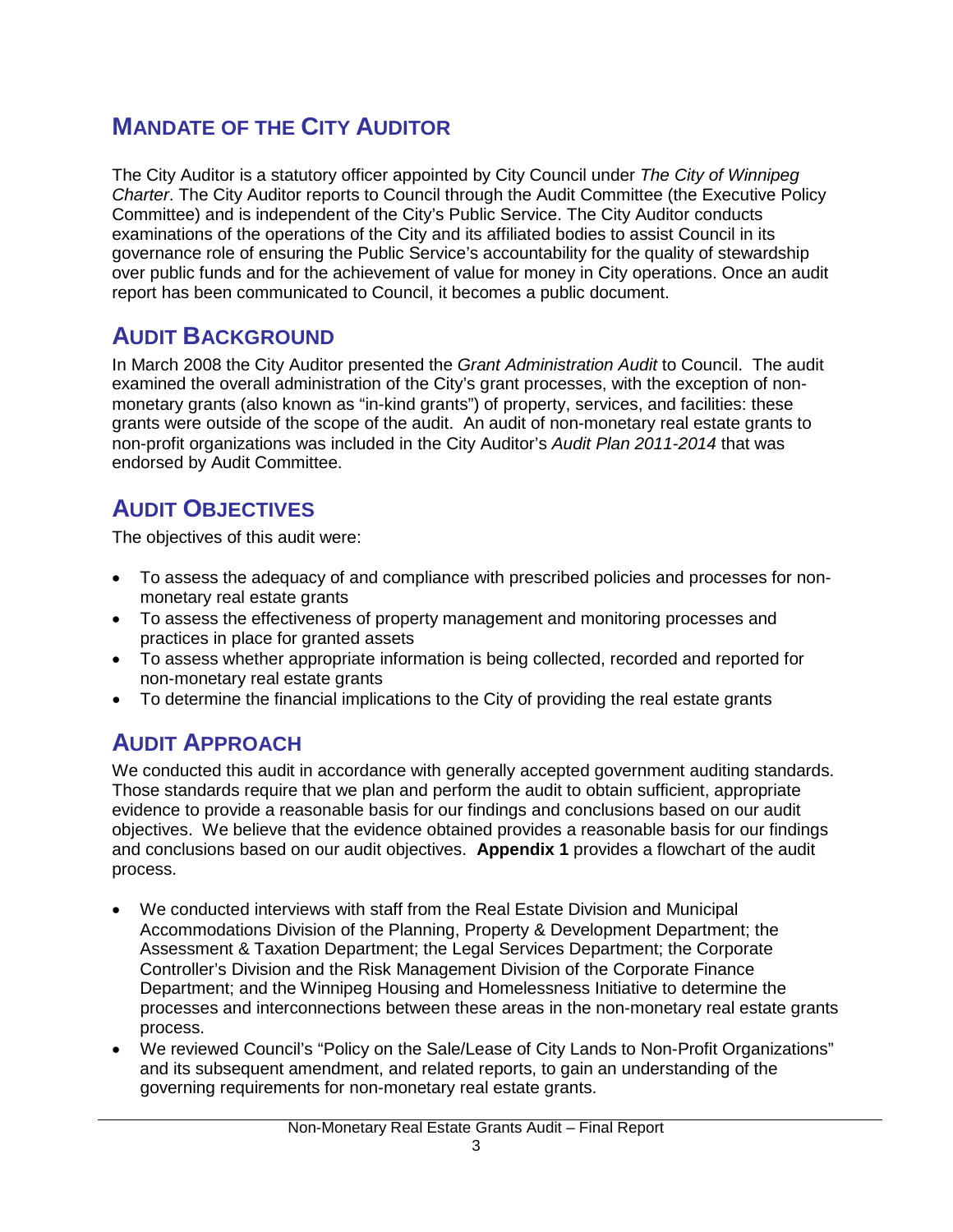- We reviewed and tested transactional information, physical files, and the Yardi property management database supplied to us by the Real Estate Division detailing the information on hand for the grants given. Our tests included detailed reviews of thirteen of the ninetynine sales-type grant files (ten WHHI; one CentreVenture; and two sales transactions to other organizations); and ten of the sixty-four lease-type grant files (six building leases, and four land leases). We believe this stratified sample was representative of the general population because of the common traits between the grant types and the proportionality of the testing for each type. We were unable to independently test the completeness of the transaction records.
- We researched property valuation methodology to gain an understanding of the process of appraising property and lease values.
- We reviewed information supplied by the Assessment & Taxation Department, and researched property value information on the City's iView software, to gain confidence over the values provided to us, as well as to develop grant values for sales and lease transactions that had not been appraised.

Our conclusions are based upon information available at the time of the report. In the event that significant information is brought to our attention after completion of the audit, we reserve the right to amend the conclusions reached.

# <span id="page-4-0"></span>**INDEPENDENCE**

The team members selected for the audit did not have any conflicts of interest related to the subject matter of the audit.

# <span id="page-4-1"></span>**AUDIT SCOPE**

The scope of our audit included grants of real estate awarded by the City, either through access and use or by outright transfer of property, where payment for the property is less than its market value. The scope was limited to real estate grants for use in services that are not directly provided by the City, but that support City goals and strategies as defined in *OurWinnipeg*, and previously in *Plan Winnipeg 2020 Vision*. The scope of the audit did not include lease arrangements that trade asset management services for access and use (such as access to sports fields or encroachments in exchange for maintenance of those spaces); we considered these types of leases to be bartered property management agreements, rather than non-monetary grants. The scope of our audit also did not include community centres because the centres are funded monetarily through the City's Universal Funding Formula.<sup>[1](#page-0-0)</sup>

We limited the scope for leased asset grants to all currently active leases, and property sales grants were limited to five years, to examine recent trends in real estate grants.

<span id="page-4-2"></span><sup>&</sup>lt;sup>1</sup> The City of Winnipeg. Council Policy: LW-005. Council Minutes. Minute 106. 14 December 2011.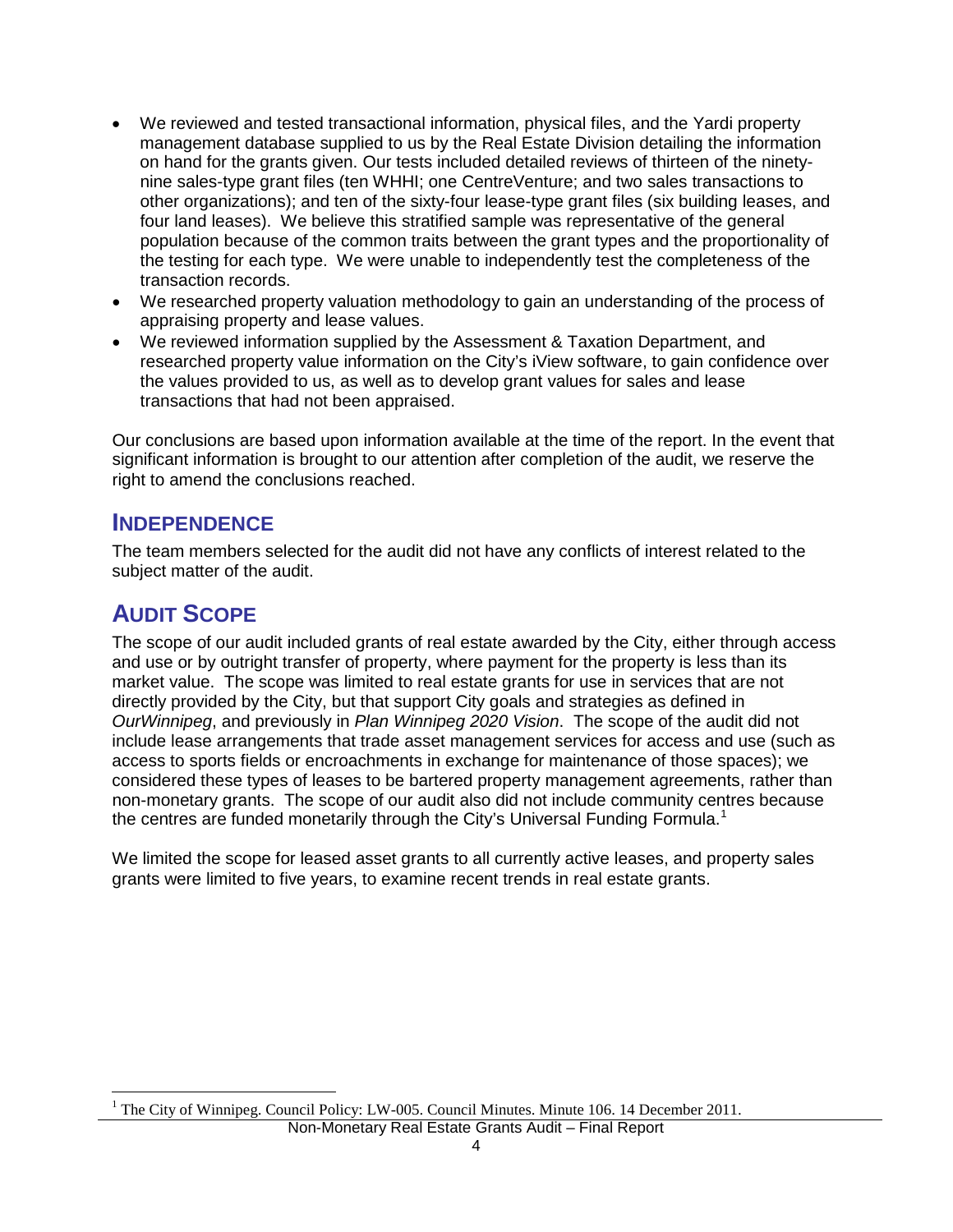# <span id="page-5-0"></span>**AUDIT CONCLUSIONS**

The audit work performed led us to the following conclusions:

- Non-monetary real estate grant awards generally follow the designated processes, with some exceptions. Prescribed eligibility criteria for the grants are not being formally considered in the grants approval process. Policies and procedures need to be expanded and updated to provide better guidance to staff that work with the grants.
- Some aspects of the real estate grants are being appropriately monitored and managed while others are not. Purchase agreement caveats are being properly followed up on to ensure that properties transferred through the Winnipeg Housing and Homelessness Initiative, and other transfer mechanisms, are met before the City releases final title to the grant recipients. Leased properties are not being properly assessed and managed. There is no process in place to ensure that leased City building spaces are regularly inspected to ensure that the space is still suitable for use, and that occupancy agreement requirements are being maintained.
- Information systems are gathering various types of data; however, since no formal reporting process has ever been developed by management, data that would be expected to be in the databases (such as the estimated market value of leases and granted property square footages) is not being captured. Formal reports required by Council policy for the annual value of real estate grants, and quarterly delegated authority usage, are not being made.
- The City has made annual property grants worth about \$250,000 to the Winnipeg Housing and Homelessness Initiative over the past five years, and has granted between \$0–\$3 million per year to CentreVenture Development Corporation, and other Council approved projects over the same period. The City also currently provides space through lease-type grants to non-profit organizations valued at \$3.67 million in annual market rents.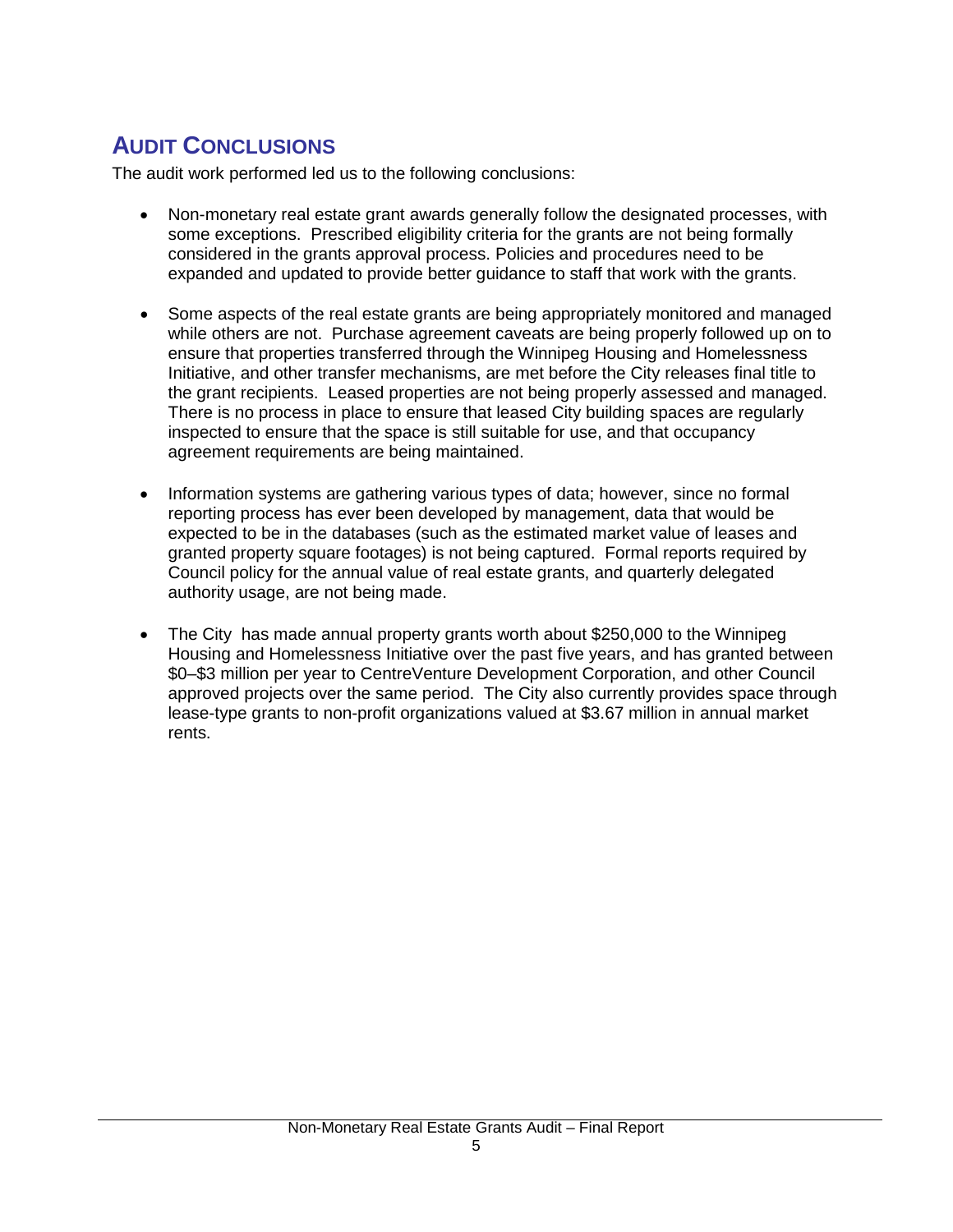# <span id="page-6-0"></span>**ACKNOWLEDGEMENT**

The Audit Department wants to extend its appreciation to all of the stakeholders who participated in this audit and especially to the Planning, Property & Development Department's staff for their time and cooperation.

| <b>The Audit Team</b>                                     |  |
|-----------------------------------------------------------|--|
| Bryan Mansky, MBA, CMA, CIA<br><b>Deputy City Auditor</b> |  |
| Micheal Giles, CA.CIA<br><b>Project Leader</b>            |  |
| Donovan Fontaine, CA.CIA<br><b>Auditor</b>                |  |

 $\mu$  is the set of  $\mu$  and  $\mu$  and  $\mu$  and  $\mu$  and  $\mu$  and  $\mu$  and  $\mu$  and  $\mu$  and  $\mu$  and  $\mu$  and  $\mu$  and  $\mu$  and  $\mu$  and  $\mu$  and  $\mu$  and  $\mu$  and  $\mu$  and  $\mu$  and  $\mu$  and  $\mu$  and  $\mu$  and  $\mu$  and  $\mu$ 

Brian Whiteside, CA•CIA Date City Auditor

January 24, 2013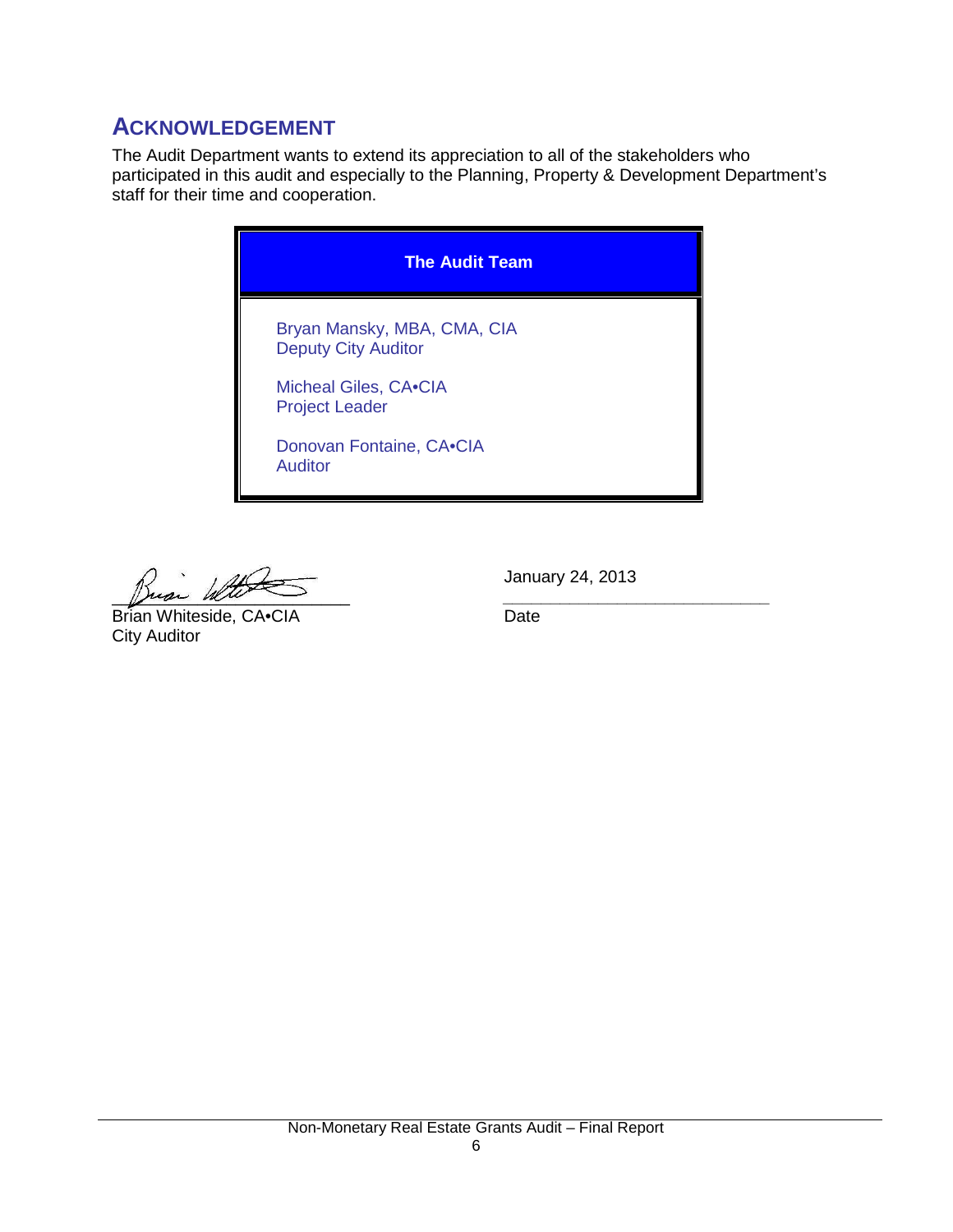# <span id="page-7-0"></span>**NON-MONETARY REAL ESTATE GRANTS BACKGROUND**

# *What is a Non-Monetary Grant?*

The City of Winnipeg awards grants for a wide variety of purposes. Grants are awarded to various community groups, non-profit organizations, and other entities through programs established in numerous City departments. Grants can be given in two different forms: (1) the City can provide money to organizations to support their activities, or (2) the City can provide property or services to organizations at less than their market rates. This second type of grant is a "non-monetary grant" or an "in-kind grant". It occurs when the *use* of property or services is granted, rather than monetary funds. Our audit focuses on non-monetary grants of property or real estate; in particular, we examined the provision of City-owned land and buildings to non-profit organizations by the outright transfer of property ownership ("sales-type grants") or by leases for less than the fair market rental values ("leasetype grants"). The City awards non-monetary real estate grants for activities such as:

- Affordable housing projects (WHHI and the Willow Park Housing Co-op)
- Special needs housing projects (S.P.I.K.E. and Tranquility Place Housing Co-op)
- Recreational facilities (Y.M.C.A.)
- Seniors' group centres
- Day care centres
- **Playgrounds**
- Other recreational activities

We refer to these as "real estate grants" throughout the rest of this report.

## *Granting Process*

Real estate grants are awarded to non-profit organizations that make requests to the City through a variety of channels. All of the requests begin with the non-profit organization and end in the Real Estate Division ("the Division") of the City's Planning, Property & Development Department ("PP&D"). The availability of real estate grants is not publicly advertised by the City.



~Figure 1: Grant request process

Once a request has been received by the Division, staff will survey other City departments to determine if they need access and use of the requested property. (In the case of sales-type grants, PP&D staff will also survey other public utility services, such as MTS and Manitoba Hydro, to determine if there are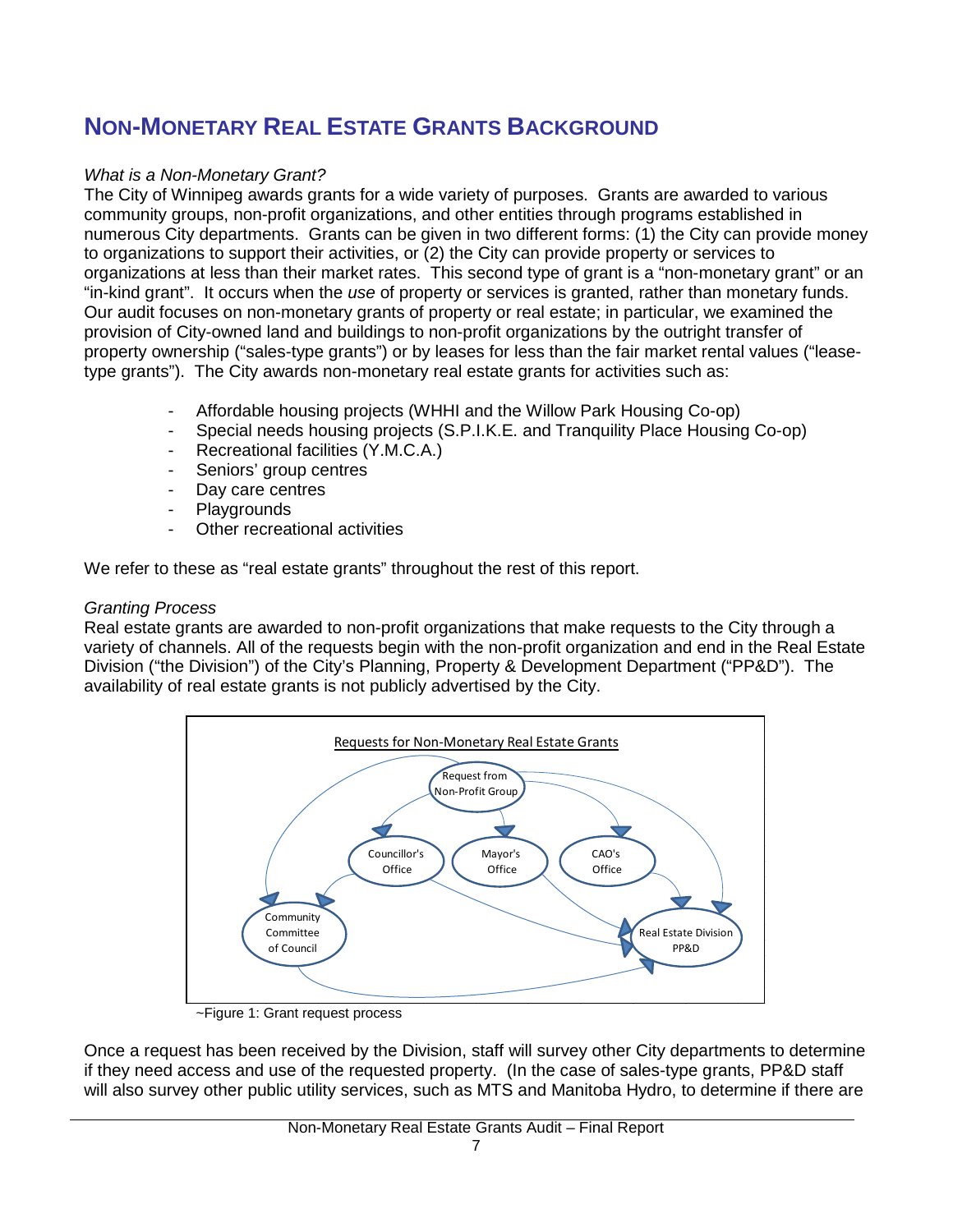any reasons that the property should not be sold due to those utilities needing the space.) If the property is not needed for other uses, Division staff will then draft up a lease agreement (lease-type grants), or an "Offer to Purchase" the property (sales-type grants), that will contain any caveats and conditions of use related to the grant. The offer or agreement will then be forwarded to the requesting non-profit organization for agreement on the conditions of the grant. When the organization has agreed, the grant will be submitted to the proper City of Winnipeg authority to be finalized and approved.

In the case of sales-type grants, PP&D staff will follow up on the caveats and conditions of the purchase (e.g. organizations are normally required to build their projects within a specified period of time) and will obtain photographic evidence that the conditions have been satisfied. The evidence is kept in the physical file for that property. The staff will then request the Legal Services Department to fully release the property into the recipient's ownership. If the caveats of the purchase are not met, the City takes the property back into inventory, and the property becomes available for other future opportunities.

## *Governing Policies*

Due to an increasing number of requests for real estate grants, City Council created the "Policy on the Sale/Lease of City Lands to Non-Profit Organizations"<sup>[1](#page-4-2)</sup> (the "NPO Policy") in 1990 to provide a uniform approach to the consideration, approval and reporting of real estate grants. The policy is still in effect at the time of our audit report. Council also created an amending policy for grants of properties transferred to the Winnipeg Housing and Homelessness Initiative<sup>[2](#page-8-0)</sup> (the "WHHI Policy"). These two policies are discussed further in our Observations and Recommendations section.

### *Resources*

The majority of work relating to real estate grants is completed by PP&D's Real Estate Division. The number of real estate grants distributed is not large enough to have fully dedicated staff assigned to it; rather, the sales and leases for the grants are incorporated into the larger overall sales and lease functions of the Division.

Work relating to the sales-type grants is completed by the Division's Sales and Land Acquisition Branch, primarily by one of the Branch's four Real Estate Officers. Work relating to the sixty-four active lease-type grants is completed by the Division's Property Management and Appraisals Branch. The leases are divided between the Branch's two Real Estate Officers, who also handle all of the City's five hundred and thirteen other leases.

Over the past few years the leasing functions for City property have gone through some significant changes. Prior to the spring of 2010, both the Municipal Accommodations Division and the Real Estate Division of PP&D each had their own leasing operations. Both operations were consolidated in the Real Estate Division in 2010, and were still located in the Property Management Branch of the Real Estate Division when we conducted our audit. During the interim stage between our draft and final reports, Planning, Property & Development management restructured the divisions, moving the Property Management Branch from the Real Estate Division to the Municipal Accommodations Division. This streamlined the responsibilities of the Property Management Branch with the already existing property management responsibilities of the Municipal Accommodations Division. At the time of this final report, the Property Management Branch is currently located in the Municipal Accommodations Division, and the intended audience for our recommendations has been adjusted accordingly.

<span id="page-8-1"></span><sup>&</sup>lt;sup>1</sup> The City of Winnipeg. Council Minutes. Minute 1699. 31 October 1990.  $2^2$  The City of Winnipeg. Council Minutes. Minute 612. 17 July 2002.

<span id="page-8-0"></span>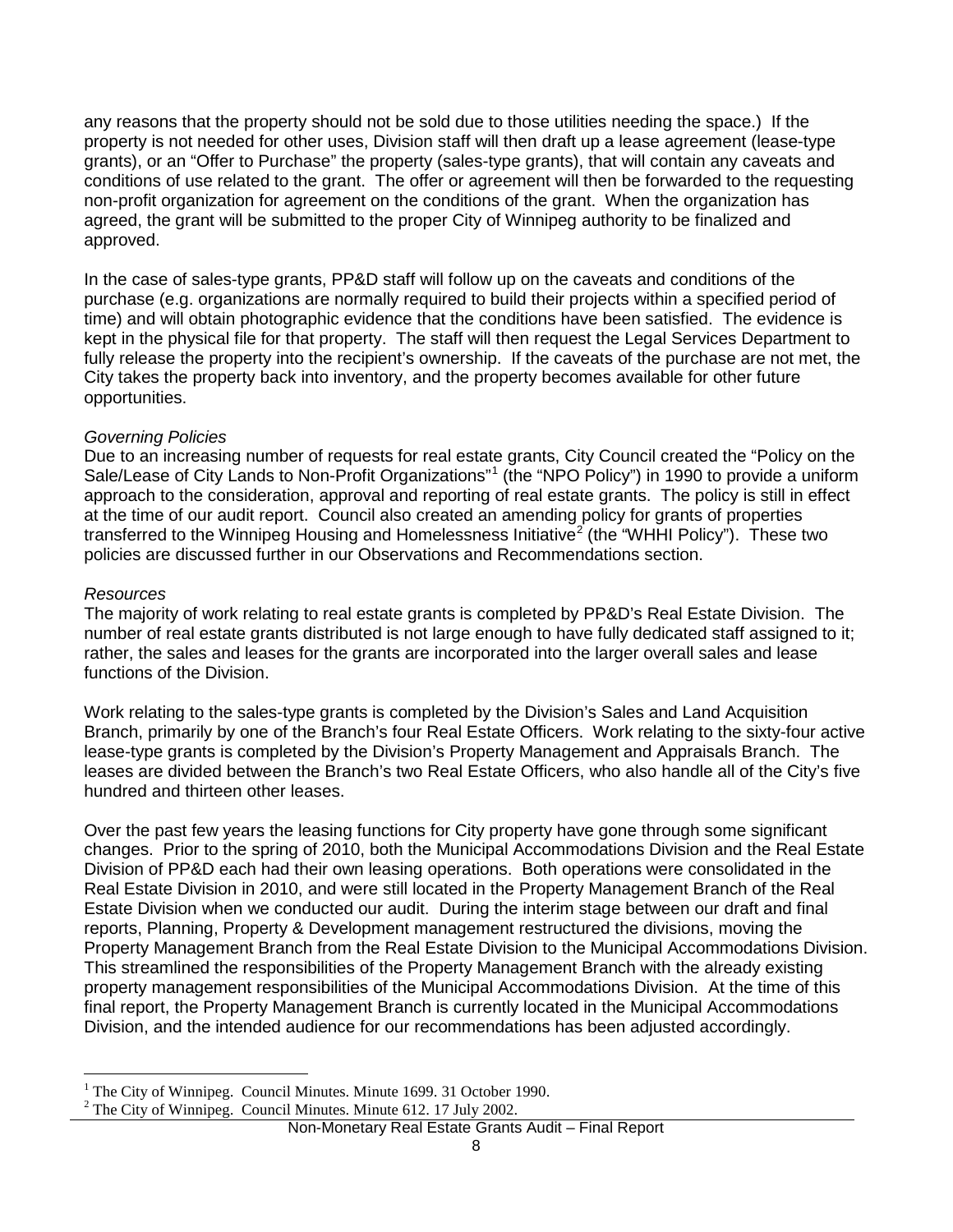### *Real Estate Grant Reporting*

The NPO Policy requires that all subsidies and grants of real estate, and the corresponding revenues received, be clearly identified and reported back to Council on an annual basis through the Standing Policy Committee on Finance. The WHHI Policy also requires that the usage of authority to approve real estate grants to the WHHI be reported to Council on a quarterly basis through the Standing Policy Committee on Property and Development. These two reports are the only types of reporting that are required for real estate grants. The Public Sector Accounting Board ("PSAB") does not require these types of non-monetary grants to be reported in the City's financial statements.

# <span id="page-9-0"></span>**KEY RISKS FOR NON-MONETARY REAL ESTATE GRANTS**

The *potential* key risks associated with the Contract include:

- Grants may not meet the eligibility criteria set out in Council policy
- Grants may not be offered in an open and transparent manner
- Grantees may not be meeting their obligations under the grant arrangements
- Leased properties may not be properly managed, monitored and safeguarded
- The proper information may not be collected and reported to the proper persons for decision making purposes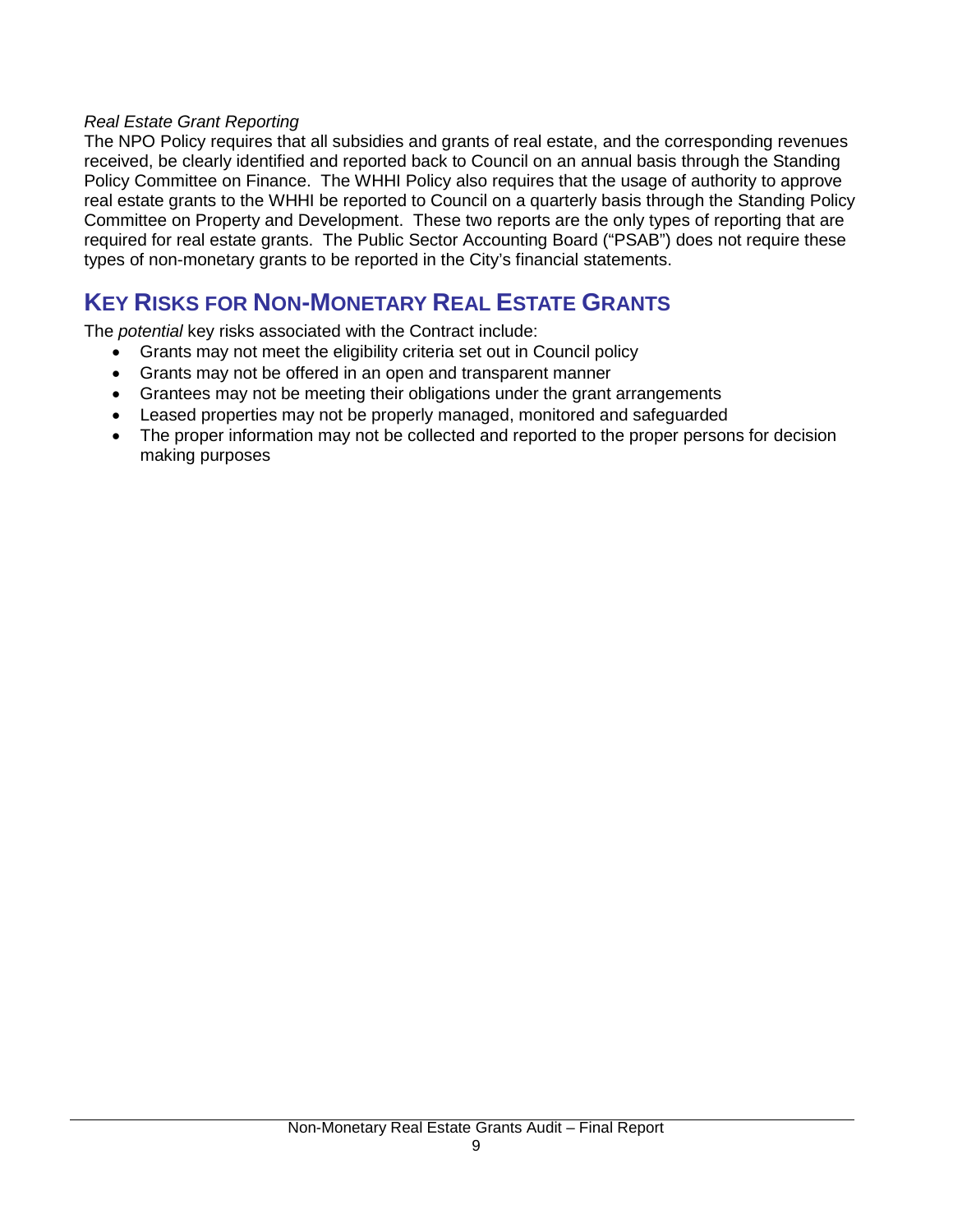# <span id="page-10-0"></span>**PERFORMANCE ANALYSIS**

The value of real estate grants is required to be reported annually to Council, and the use of authority in approving property sales to the Winnipeg Housing and Homelessness Initiative ("WHHI") is required to be reported on a quarterly basis. We found that the total annual values of real estate grants have never been reported to Council, and that WHHI sale authority usage was only reported between May 2005 and April 2008, and has not been reported since. Reporting processes are further discussed in our Observations and Recommendations section.

We created Exhibits 1 and 2 from internal documents kept by the Real Estate Division to illustrate the reporting requirements of the related Council policies.<sup>[1](#page-8-1)</sup> The values for the sales-type grants in Exhibit 1 were provided by the Real Estate Division. The Audit Department developed the values shown in Exhibit 2 because the Division rarely estimates the market lease rates for lease-type grants. The valuation methodology for both exhibits is described in **Appendix 2**.

## *Sales*

Most of the sales-type grants for the last five years were awarded to the WHHI. In 2002, Council committed to providing \$3.2 million in real estate grants to the WHHI based on assessed property values.<sup>[2](#page-10-1)</sup> The City fulfilled its \$3.2 million commitment by the end of 2008. Since then the City has continued to grant property to the WHHI as it became available and was found suitable for the WHHI's purposes; however, no specific dollar-value has been committed to by Council. Several reports have been provided to Council over the years affirming that the initiative is showing positive results.

|       | <b>WHHI</b> |               | <b>CentreVenture</b> |              | <b>Other Organizations</b> |               | Total      |          |               |
|-------|-------------|---------------|----------------------|--------------|----------------------------|---------------|------------|----------|---------------|
| Year  | Properties  | Grants        | Properties           | Grants       | Properties                 | Grants        | Properties | Revenues | Grants        |
|       |             |               |                      |              |                            |               |            |          |               |
| 2007  | 26          | \$<br>251.400 |                      | \$<br>30,000 |                            | \$<br>165,000 | 28         | \$28     | \$<br>446.400 |
| 2008  | 21          | 225.900       | 6                    | 1.204.300    |                            | 54.900        | 28         | 28       | 1.485.100     |
| 2009  | 21          | 235,600       | 7                    | 91.350       | 5                          | 2.775.590     | 33         | 33       | 3.102.540     |
| 2010  | 15          | 253,400       |                      | 463.000      |                            | 90.000        | 17         | 17       | 806.400       |
| 2011  | 16          | 265,200       | 0                    |              |                            |               | 16         | 16       | 265,200       |
| Total | 99          | \$1,231,500   | 15                   | \$1,788,650  | 8                          | \$3,085,490   | 122        | \$122    | \$6,105,640   |

Exhibit 1 also shows a lesser number of other sales-type grants with a wide range of values sold to CentreVenture Development Corporation (a subsidiary of the City of Winnipeg) and other non-profit organizations. These other projects have been presented individually to Council, and approved on a case-by-case basis as they have occurred. Some of the more significant grants, based on property values assessed by the Assessment & Taxation Department, included lots used for downtown residential developments by CentreVenture in 2008 and 2010; property assessed at \$165,000 for the North End Wellness Centre in 2007; and property assessed at about \$2.6 million granted to the Friends of the Upper Fort Garry in 2009.

### *Leases*

The City currently has sixty-four ongoing lease-type grants to non-profit organizations. Many of these agreements have lengthy histories with the City, and have been renewed numerous times. Due to

Non-Monetary Real Estate Grants Audit – Final Report

<span id="page-10-2"></span><sup>&</sup>lt;sup>1</sup> WHHI sales have been shown annually in Exhibit 2, rather than quarterly.

<span id="page-10-1"></span><sup>&</sup>lt;sup>2</sup> The City of Winnipeg. Council Minutes. Minute 688. 25 September 2002.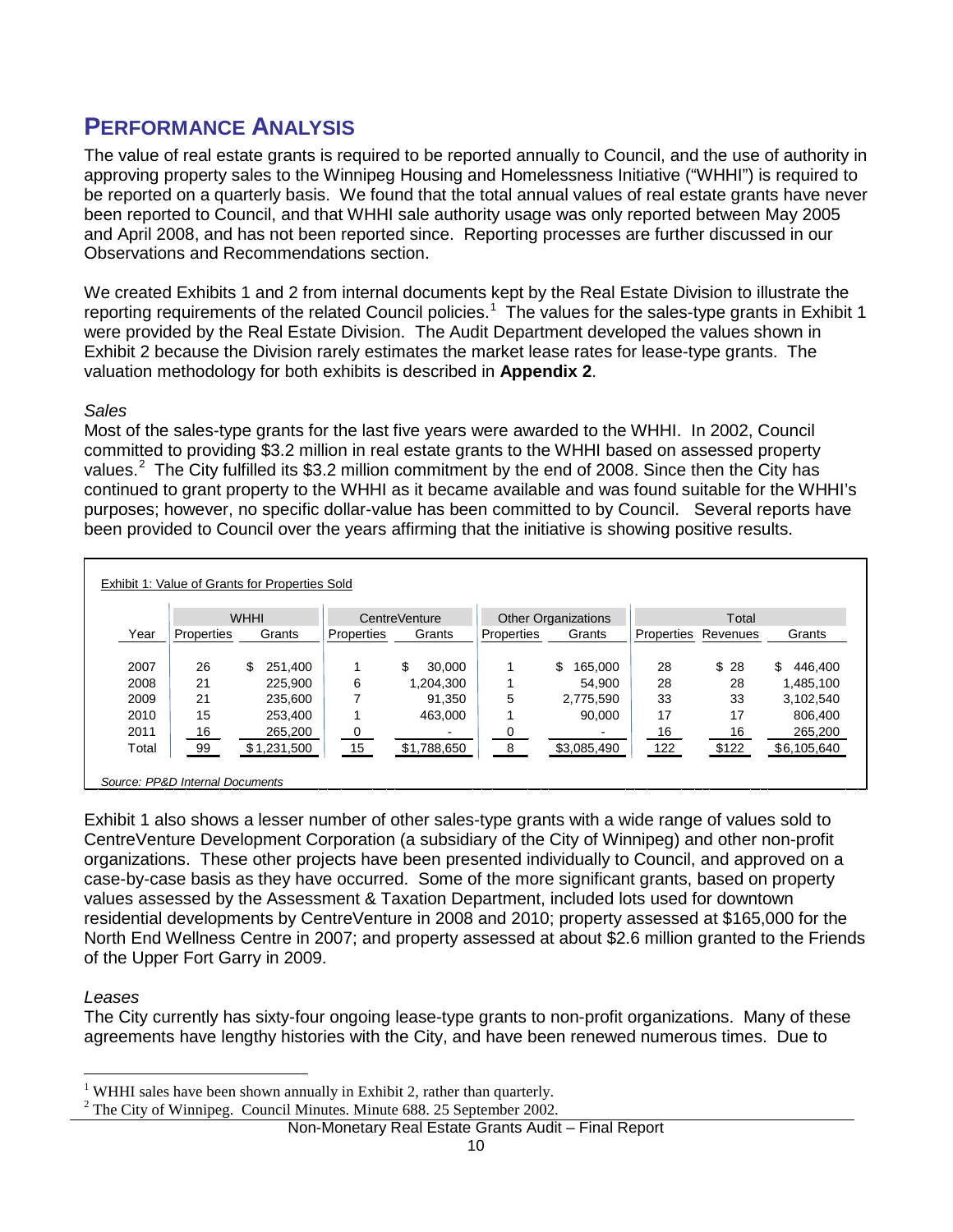inconsistencies in the way that lease histories were stored in the Yardi system, we were unable to complete an analysis on the tenure of the lease grants.

The City provides lease-type grants for a variety of purposes. Included in the building spaces leased are sixteen daycare centres; eleven senior citizen activity centres; art gallery space; and office space for organizations such as the Festival du Voyageur and the General Council of Winnipeg Community Centres. The land leases include property used for Canad Inns Stadium (the Winnipeg Blue Bombers football club); CanWest Global Park (the Winnipeg Goldeyes baseball club); two Y.M.C.A. locations; several cooperative housing developments for senior citizens, low-income families, and physically and mentally challenged persons; several playgrounds; and other recreational and leisure uses.

Profitability analyses would typically be completed in the commercial leasing industry to determine whether the leases are profitable or not. These analyses would examine the costs of a lease against its rental revenues. A profitability analysis is also a mechanism to monitor whether leased premises are still suitable to be occupied by tenants, based on repairs and maintenance costs and other indicators of the asset's condition. Due to the structure of some the agreements, and the fact that there are next to nil revenues received for the

| Exhibit 2: Annual Value of Property Lease Grants   |        |                   |                 |  |  |
|----------------------------------------------------|--------|-------------------|-----------------|--|--|
|                                                    | Leases | Total<br>Revenues | Total<br>Grants |  |  |
| Leased Building Space<br>Leased Land               | 38     | \$38              | \$1,299,423     |  |  |
| Canad Inns Stadium                                 | 1      | 1                 | 1,452,000       |  |  |
| Other                                              | 25     | 25                | 914,944         |  |  |
| Total                                              | 64     | \$ 64             | \$3,666,367     |  |  |
| Source: Yardi & Valuation Methodology (Appendix 2) |        |                   |                 |  |  |

lease grants, these asset analyses are not being performed by the City, and the physical condition statuses of the leased buildings are not formally being tracked by the Real Estate Division. This is discussed further in our Observations and Recommendations section. The total annual value of the current lease grants is shown in Exhibit 2.<sup>[1](#page-10-2)</sup> The value of the land leased for Canad Inns Stadium is separately identified due to its significant value and the fact that Council (through the Standing Policy Committee on Property and Development) has accepted a conditional offer to sell the underlying property. [2](#page-11-0)

### *Other Performance Indicators*

Non-monetary real estate grants do not require grant recipients to meet any specific performance levels or goals to maintain eligibility for the grants; therefore, a performance analysis of the recipients' service levels was not carried out as part of this audit.

#### *Summary*

As no financial targets have been specified in the real estate grant policies (other than the \$3.2 million commitment for the WHHI stated earlier) we are not able to assess whether the City's level of grant investment is performing as intended. Our figures are reported as a starting point for meeting the reporting requirement specified in Council policies, and for future decision making purposes.

Grant recipients are normally required to pay a \$250 administration fee to help cover the costs of preparing the agreement and administering the grant. A listing of which grants these administration fees were attached to was not readily available when we performed our audit and, therefore, was excluded from the revenues in Exhibits 1 and 2.

<span id="page-11-1"></span><span id="page-11-0"></span> $2$  The City of Winnipeg. Standing Policy Committee on Property and Development Minutes. Minute 127. 03 July 2012.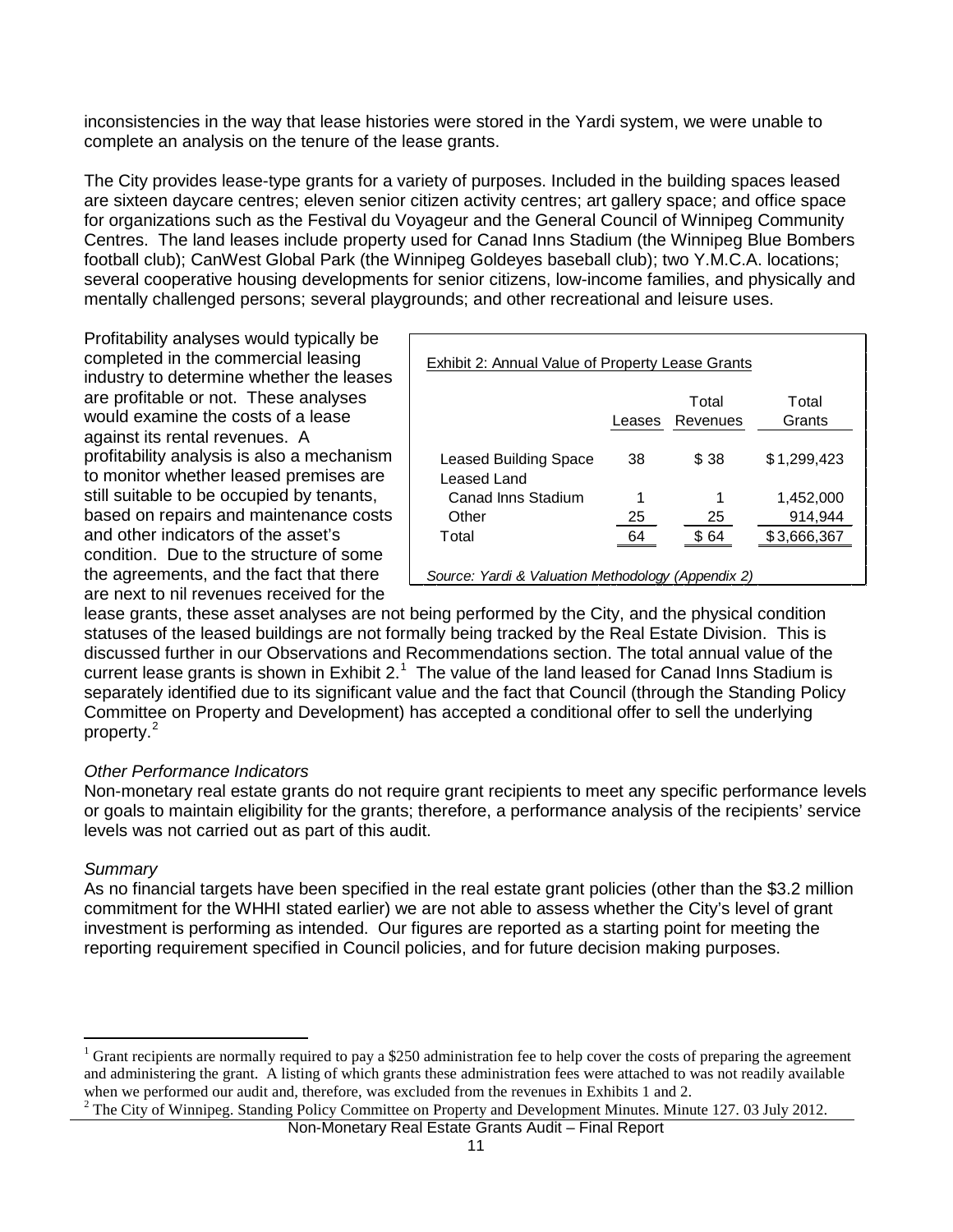# <span id="page-12-0"></span>**OBSERVATIONS AND RECOMMENDATIONS**

<span id="page-12-1"></span>A complete summary of the recommendations is attached as **Appendix 3.**

# *GRANT GOVERNANCE*

### *Policy Analysis*

There are two Council policies that govern real estate grants: the first is Council's 1990 "Policy on the Sales/Lease of City Lands to Non-Profit Organizations<sup>"[1](#page-11-1)</sup> (the "NPO Policy"); the second is a 2002 amendment to the NPO Policy for property sales to the Winnipeg Housing and Homelessness Initiative<sup>[2](#page-12-2)</sup> (the "WHHI Policy"). These policies establish the eligibility criteria, levels of approval authority, and reporting requirements for the grants.

We observed that the Real Estate Division is not fully compliant with the requirements of the NPO Policy and the WHHI Policy. The main reason for the Division's non-compliance in certain areas of the policies is that the policies' requirements have never been formally integrated into the Division's policies and procedures documentation. We note that the NPO Policy was authored twenty-two years before our audit was performed, and that omissions in documenting the policy's requirements at that time have carried forward to today. Also, responsibilities for the lease-type grants have now moved to the Municipal Accommodations Division due to recent divisional restructuring.

To ensure continued awareness and compliance with the policies, formally documented processes for real estate grants should be written and included in both divisions' policies and procedures manuals. Staff should be further trained on processes and procedures relating to real estate grants. The documentation should include procedures for the initiation, selection, approval, reporting, and monitoring of real estate grants, including adequate reference to the NPO Policy and WHHI Policy. The documented processes should also be reviewed and updated from time to time. This will provide management and staff with proper direction for real estate grants, which will improve consistency, compliance, and provide documentation in the case of staff turnover. We discuss the specific areas where we observed non-compliance with the policies below.

### *Eligibility Criteria*

Eligibility Criteria for Non-Monetary Real Estate Grants to Non-Profit Organizations

- 1. The organization must provide a facility operated in its entirety by a non-profit organization for non-profit uses.
- 2. The organization must provide for activities which are compatible with the City's needs.
- 3. The organization must provide facilities for which there is a current and projected need in that location.
- 4. The organization must provide reasonable access to all Winnipeg residents without discrimination.
- 5. The organization must provide access without the charging of initiation fees, membership fees or other costs which are incompatible with like facilities or organizations.
- 6. The organization must provide evidence of available funding and commitment to complete the project and assurance that no ongoing operating subsidies from the City will be required over the life of the development.

- *Policy on the Sale/Lease of City Lands to Non-Profit Organizations*

The NPO Policy gives six eligibility criteria that real estate grants need to be evaluated against. However, since the policy's requirements were never integrated into the Division's written policies and procedures, evaluations against these criteria have not been performed. The first four criteria are fairly

Non-Monetary Real Estate Grants Audit – Final Report

<span id="page-12-3"></span><span id="page-12-2"></span><sup>&</sup>lt;sup>1</sup> The City of Winnipeg. Council Minutes. Minute 1699. 31 October 1990.  $2^2$  The City of Winnipeg. Council Minutes. Minute 612. 17 July 2002.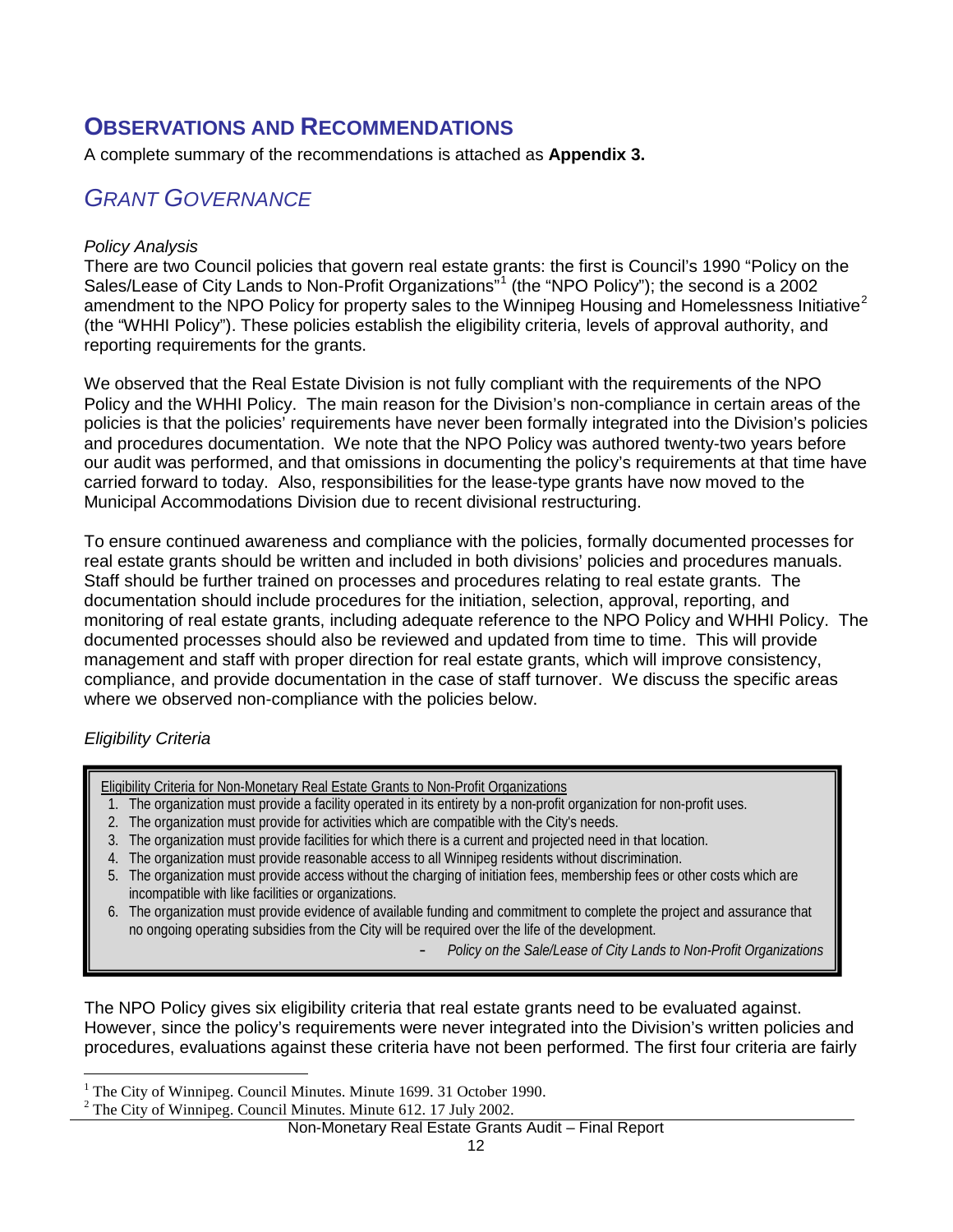broad in scope. We observed that the grants in our samples would have met the first four criteria at the time the grant was made, even though they were not formally evaluated against them. We were unable to determine whether criteria 5 and 6 would have been met as no information was gathered by the Division on these criteria.

Aside from this, we found there to be particular uncertainty with criterion 6. The first sentence of the NPO Policy is very clear that the purpose of the policy is to develop a uniform approach to all grants made by sales and leases of City land and buildings to non-profit organizations.

> A policy is required to deal with the increasing demand by non-profit organizations for the acquisition or lease of City lands and buildings and to bring a uniform approach to same (*sic*). - *Policy on the Sale/Lease of City Lands to Non-Profit Organizations*

Therefore, it stands to reason that the eligibility criteria set out in the policy should be applicable to all real estate grants. Nevertheless, we found the wording of criterion 6 could potentially be interpreted differently. The words "project" and "development" in criterion 6 can be read in such a way that the specific criterion only applies to grants where the recipient will be constructing a development project on the granted land for a prescribed length of time. Clarity of whether criterion 6 is generally applicable to all grants, or only specifically applicable to development projects, is important because it could mean the difference between potential breaches of the policy, or not.

By analyzing the monetary grants that the City awarded in 2010, we found that, if the criterion is only applicable to organizations that constructed development projects on granted land, then there were no additional payments of operating grants to these grant recipients. However, if the criterion is generally applicable to all real estate grant recipients, then \$563,000 in additional monetary grants were distributed to sixteen different real estate grant recipients in total. The applicability of the criterion six should be clarified to avoid potential policy breaches and to provide guidance for future grant award decisions.

We also observed that the eligibility criteria specified in the NPO Policy are not included in any of the grant agreements between the City and the recipient organizations. The eligibility criteria should be included in grant agreements to ensure clarity and transparency for recipients of the conditions they must maintain in order to retain eligibility for the grants.

### *Recommendation 1*

*We recommend that real estate grant requests be evaluated against the eligibility criteria, whether it is a first time grant or when a lease agreement type grant is up for renewal.* 

# *Management Response*

*The Planning, Property & Development Department (PP&D) concurs with the recommendation and further recommends consideration be given to periodic review (e.g., every 5 years) of the applicability of the existing criteria in concurrence with Our Winnipeg. PP&D will establish internal control systems to ensure such periodic review is performed and reported in a timely manner.*

*Estimated Completion Time: 4th Quarter, 2013*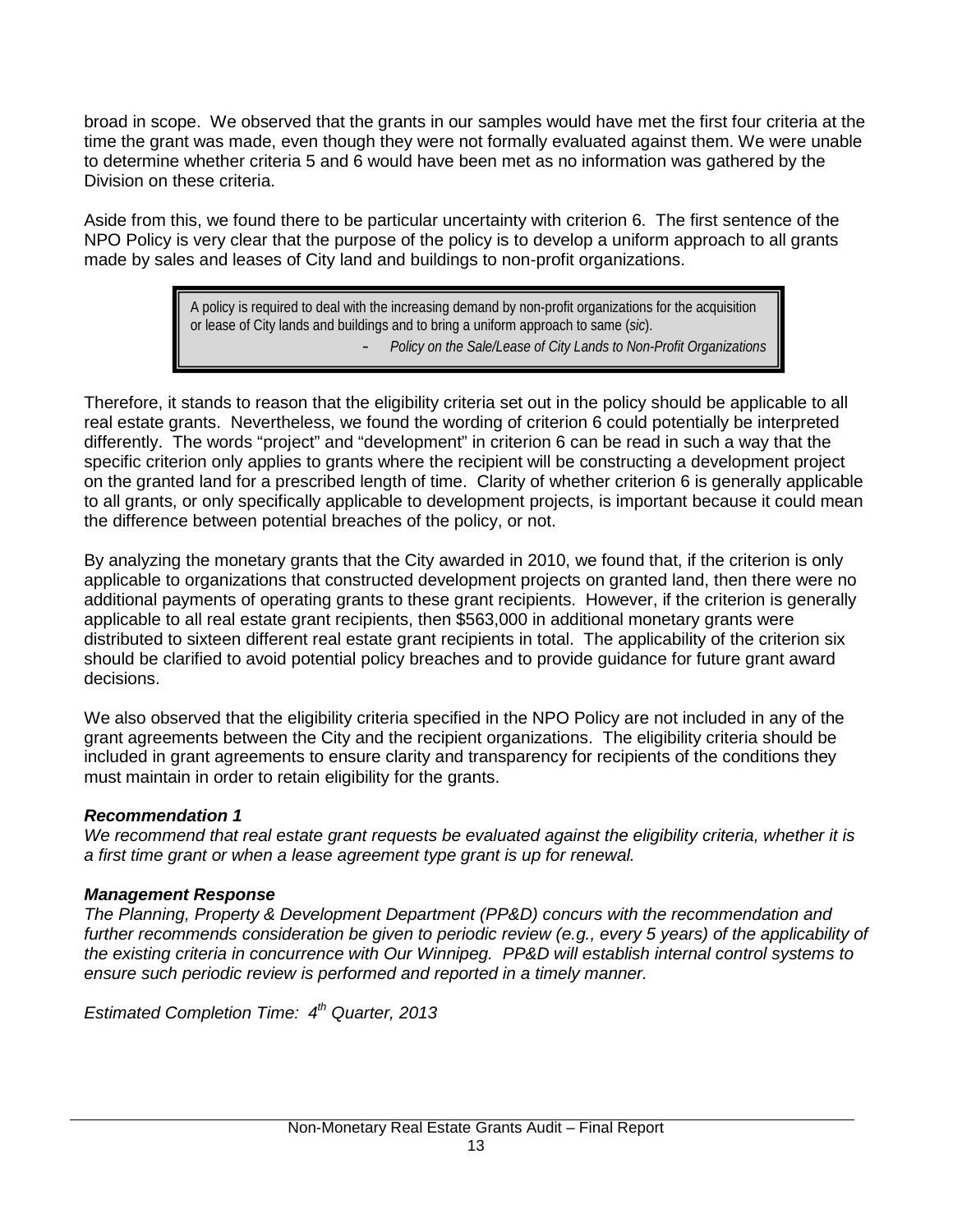#### *Recommendation 2*

*We recommend that the Manager of Real Estate and the Superintendent of Property Management work with the Director of PP&D to prepare a report for the consideration of Council that clarifies the applicability of criterion 6 and clarifies the language in the "Policy on the Sale/Lease of City Lands to Non-Profit Organizations".*

#### *Management Response*

*PP&D concurs with the recommendation as presented.*

*Estimated Completion Time: 4th Quarter, 2013*

#### *Recommendation 3*

*We recommend that the eligibility criteria for real estate grants be included in the written grant agreements.*

#### *Management Response*

*PP&D concurs with the recommendation as presented.* 

*Estimated Completion Time: 4th Quarter, 2013*

#### *Approval Authority*

The NPO Policy requires real estate grants to be approved by the Committee on Finance and Administration (now the Standing Policy Committee on Finance).<sup>[1](#page-12-3)</sup> We observed that the leases in our sample were approved by the Standing Policy Committee on Property and Development instead. This was due to changes in the City's governance structure since the NPO Policy was created in 1990. We confirmed that PP&D (which was formerly known as the "Land Surveys and Real Estate Department") used to functionally report to the Standing Policy Committee on Finance and Administration in 1990.<sup>[2](#page-14-0)</sup> However, the reporting structure was changed in subsequent years. The department now reports to the Standing Policy Committee on Property and Development, whose mandate is over asset

management, civic buildings, and approving terms and conditions of leases.<sup>[3](#page-14-1)</sup> Our conclusion is that the NPO Policy should be updated to reflect these governance changes.

Any properties sold or leased at less than market value [shall] be approved by the Committee on Finance and Administration.

- *Policy on the Sale/Lease of City Lands to Non-Profit Organizations*

#### *Recommendation 4*

*We recommend the Manager of Real Estate and the Superintendent of Property Management work with the Director of PP&D to prepare a report for Council's consideration amending the "Policy on the Sale/Lease of City Lands to Non-Profit Organizations" to delegate authority over real estate grants to the Standing Policy Committee on Property and Development.*

### *Management Response*

*PP&D concurs with the recommendation as presented.* 

*Estimated Completion Time: 4th Quarter, 2013*

<span id="page-14-2"></span><sup>&</sup>lt;sup>1</sup> The 2002 WHHI Policy delegates authority for property grants to the WHHI to the Chief Administrative Officer.<br><sup>2</sup> City of Winnipeg Municipal Manual. The City of Winnipeg, 1990: 87. Print.<br><sup>3</sup> City Organization By-law

<span id="page-14-0"></span>

<span id="page-14-1"></span>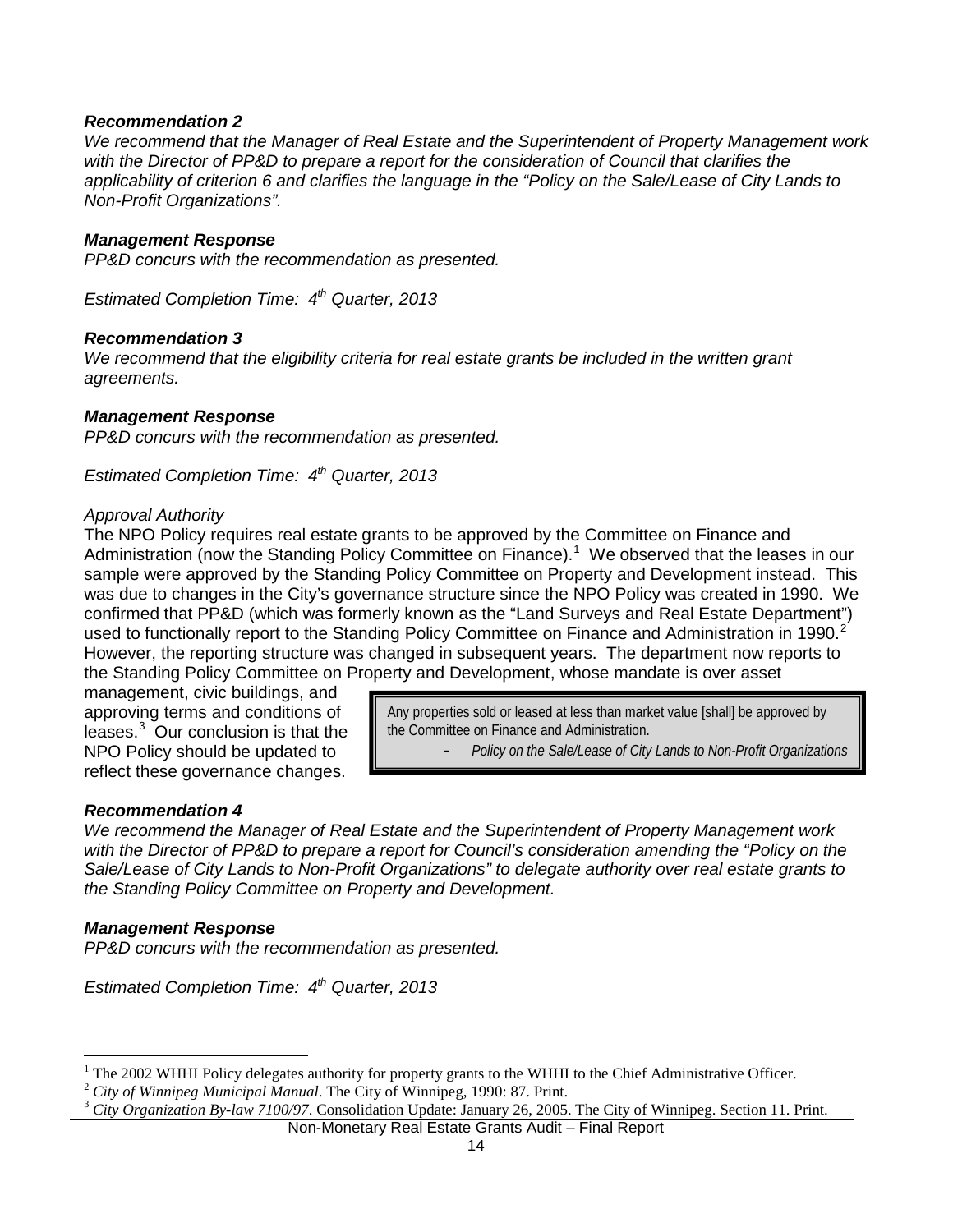### *Grant Valuation Reporting*

The NPO Policy requires that the value of all real estate grants be reported to Council on an annual basis.[1](#page-14-2) We confirmed with the Real Estate Division and the City Clerk's Department that this reporting has never occurred because the policy's requirements are not documented in the Division's policies and procedures. Real estate grants are a part of the City's overall grant awards process, and proper

information is required to be reported for effective planning of the City's resources.

All subsidies or grants and corresponding revenues under [this policy shall] be clearly identified and reported back to Council on a yearly basis through the Committee on Finance and Administration. - *Policy on the Sale/Lease of City Lands to Non-Profit Organizations*

### *Recommendation 5*

*We recommend that real estate grants, and corresponding revenues, be reported as required by the "Policy on the Sale/Lease of City Lands to Non-Profit Organizations" and that the process be documented in the Real Estate Division's and the Municipal Accommodations Division's policies and procedures manuals.*

#### *Management Response*

*PP&D concurs with the recommendation as presented.* 

*Estimated Completion Time: 2nd Quarter, 2014*

#### *Winnipeg Housing and Homelessness Initiative Sales Reporting*

The City of Winnipeg committed \$3.2 million in real estate grants to the Winnipeg Housing and Homelessness Initiative in [2](#page-15-0)002.<sup>2</sup> Council also created the WHHI Policy to give further guidance on the process of land grants to the WHHI. The policy delegates sales approval authority to the CAO so that the Standing Policy Committee on Property and Development would not be required to approve every single transfer to the WHHI made under Council's commitment.<sup>[3](#page-15-1)</sup> This authority was then further delegated internally to the Manager of Real Estate. Additionally, the policy required that the usage of the delegated authority be reported to the Standing Policy Committee on Property and Development on a quarterly basis.

We observed that the required quarterly reporting had been submitted to the Standing Policy Committee on Property and Development between May 2005 and April 2008, at which point the reports were no longer made. The reports stopped due to employee turnover and the fact that the requirement for reporting had not been documented in the Division's policies and procedures manual. This further illustrates the importance of documenting these processes in the manual.

The WHHI Policy only delegates selling authority for properties in connection with the Winnipeg Housing and Homelessness Initiative. The Memorandum of Understanding between the Federal, Provincial and City governments establishing the initiative is scheduled to expire as of March 31, 2013. If the memorandum is not renewed, the initiative will no longer exist, though each level of government will still be able to operate their own homelessness programs. In this event, Council would have to reissue the delegated authority the CAO. If the authority is reissued, it may be more appropriate for the reporting requirement to be reduced to annually, given the lower number of transactions that occur from when the delegation was first made in 2002 (see footnote 3 below).

<span id="page-15-1"></span>

<span id="page-15-0"></span><sup>&</sup>lt;sup>1</sup> The City of Winnipeg. Council Minutes. Minute 1699. 31 October 1990.<br><sup>2</sup> The City of Winnipeg. Council Minutes. Minute 688. 25 September 2002.<br><sup>3</sup> Transfers to the WHHI have averaged about twenty properties per year s properties in each of 2005 and 2006.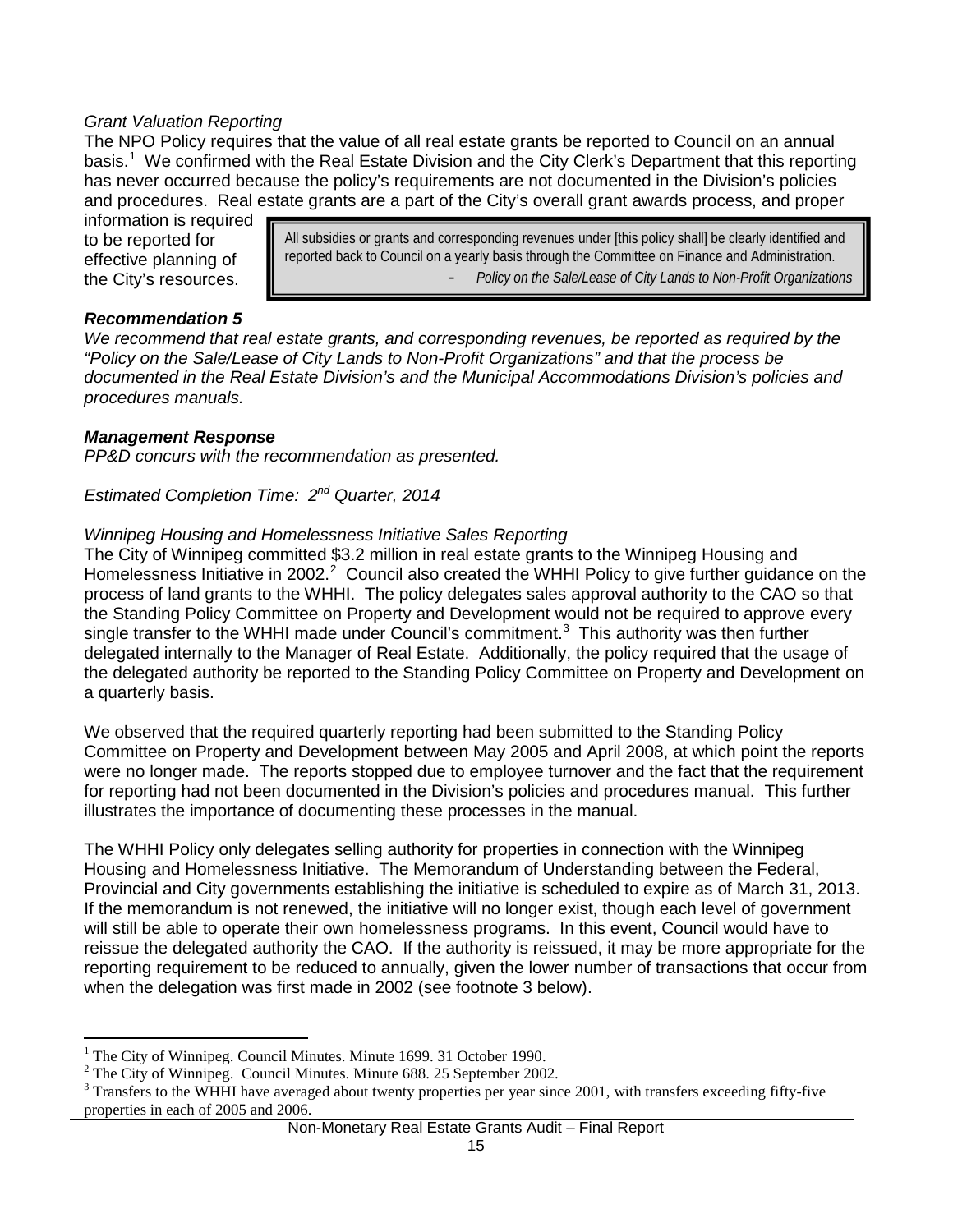### *Recommendation 6*

*We recommend that the Manager of Real Estate work with the Director of PP&D to prepare a report for the consideration of Council making delegated authority usage reporting for WHHI transactions an annual requirement, report the usage in the annual report of non-monetary real estate grants, and document the process in the Division's policies and procedures manual, conditional upon Council's reissuance of the delegated authority.*

#### *Management Response*

*PP&D concurs with the recommendation as presented.* 

*Estimated Completion Time: 2nd Quarter, 2014*

#### *Accessibility*

With sixty-four active lease-type grants in place, and eight sales-type grants over the last five years to organizations in which the City has no financial stake,<sup>[1](#page-15-0)</sup> the City effectively operates an ad hoc program for real estate grants. We believe that the intention of the NPO Policy is to make real estate grants equally accessible to non-profit organizations that provide benefit to Winnipeg residents for purposes that are compatible with the City's needs. We observed, however, that the policy does not prescribe guidance for an application process. Furthermore, the availability of these types of grants is not publicly advertised. This effectively leaves the grants only available to organizations that are resourceful enough to find out that the grants exist, and how to request one, or to organizations that are naturally bold enough to make these requests of their own volition. We do not believe this provides transparent accessibility for these grants.

The application process for monetary grants is much different. The availability of monetary grants is published in many instances (an example being Community Services' "Community Incentive Grants Program"<sup>[2](#page-16-0)</sup>). Making this information available to the public creates an open and transparent application process. This could be achieved by listing the potential availability of real estate grants on the PP&D website with the other grants and programs that they currently advertise.<sup>[3](#page-16-1)</sup>

| Home<br>Français                                        | $\mathcal{L}$ Search<br>Go                                                                                                                                                                                                                                                                                                                                                                                        |
|---------------------------------------------------------|-------------------------------------------------------------------------------------------------------------------------------------------------------------------------------------------------------------------------------------------------------------------------------------------------------------------------------------------------------------------------------------------------------------------|
| Winnipeg<br>311                                         | <b>City Hall</b><br><b>Residents</b><br><b>Visitors</b><br><b>Departments</b><br><b>Business</b><br>Site Map                                                                                                                                                                                                                                                                                                      |
| <b>City Services</b>                                    | Community Services   Recreation + Leisure   Programs   Rentals   Facilities   Parks + Fields                                                                                                                                                                                                                                                                                                                      |
| <b>Recreation</b><br>M<br>Contact Us<br>Site Map<br>sta | Community Incentive Grant Program (C.I.G.P.)<br><b>Frequently Asked Questions</b><br>What is the Community Incentive Grant Program (C.I.G.P.)?<br>Who can apply?<br>What is the selection criteria?<br>Does everyone get approved?<br>What are the financial limits of the grant?<br>How does the grant work?<br>How is the grant paid out?<br>What are ineligible costs?<br>What are the additional requirments? |

<sup>1</sup> See Exhibit 1 on page 10 and Exhibit 2 on page 11.<br><sup>2</sup> http://www.winnipeg.ca/cms/recreation/cigp.stm

<span id="page-16-0"></span>

<span id="page-16-1"></span><sup>3</sup> http://winnipeg.ca/ppd/programs.stm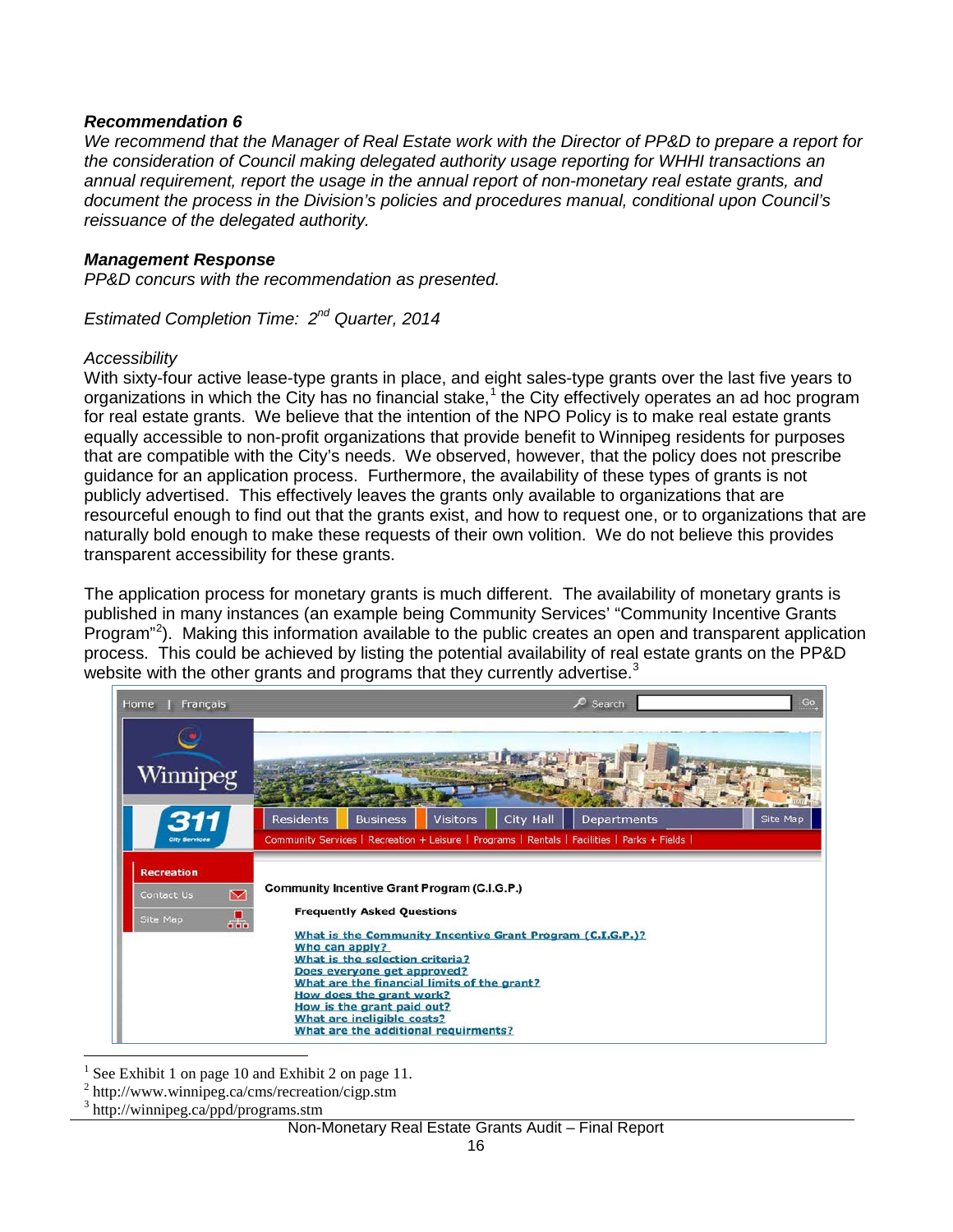~Information about the Community Incentive Grant Program on the Community Services Department's website The real estate grants process also has no formally documented selection process. Some of the City's grant programs are selected based on "first come first served" principles; however, this may not be possible for real estate grants due to the infrequent nature of their availability. Management may want to determine the selection criteria based on the merits of the service that the non-profit will offer to the community. Regardless of the specific criteria chosen, having a well-defined selection process will provide a transparent verifiable rationale for why certain recipients were chosen to receive real estate grants. Documenting the selection process will provide guidance in the selection of future grant recipients.

## *Recommendation 7*

*We recommend that information about real estate grant availability and application processes be published in a manner similar to other types of grants offered by the City of Winnipeg.*

## *Management Response*

*PP&D concurs with the recommendation as presented.* 

*Estimated Completion Time: 4th Quarter, 2013*

## *Recommendation 8*

*We recommend that the Manager of Real Estate and the Superintendent of Property Management work*  with the Director of PP&D to develop application and selection procedures for the consideration of *Council to amend the "Policy of the Sales/Lease of City Lands to Non-Profit Organizations".*

### *Management Response*

*PP&D concurs with the recommendation and further recommends selection procedures encompass (a) financial factors, (b) non-financial quantitative factors, and (c) qualitative factors as selection criteria commensurate with Our Winnipeg. Consideration also be given to periodic review (e.g., every 5 years) of selection procedures as to conformance with Our Winnipeg.*

<span id="page-17-0"></span>*Estimated Completion Time: 1st Quarter, 2014*

# *INFORMATION SYSTEMS AND DIVISION RESOURCES*

### *Information Capture*

The policies relating to real estate grants have specific reporting requirements. We observed that the Real Estate Division's information systems are fully capable of capturing and reporting the information to be reported. Policies and procedures need to be developed to instruct staff what information must be captured in the systems. Missing information required for reporting includes market leasing rates for properties and property square footages. Additionally, information that was being input into the systems was not always entered consistently. We found the following common issues in the data input into the program:

- Lease rates were inconsistently input either as monthly or annual rates
- Lease initiation dates were inconsistent in whether they were the start of the original agreement or the start of the last renewal
- Input fields for market lease rates
	- $\circ$  rarely contained a value (with no supporting information of how/when it was determined)
	- o sometimes were listed as \$1
	- o were blank most of the time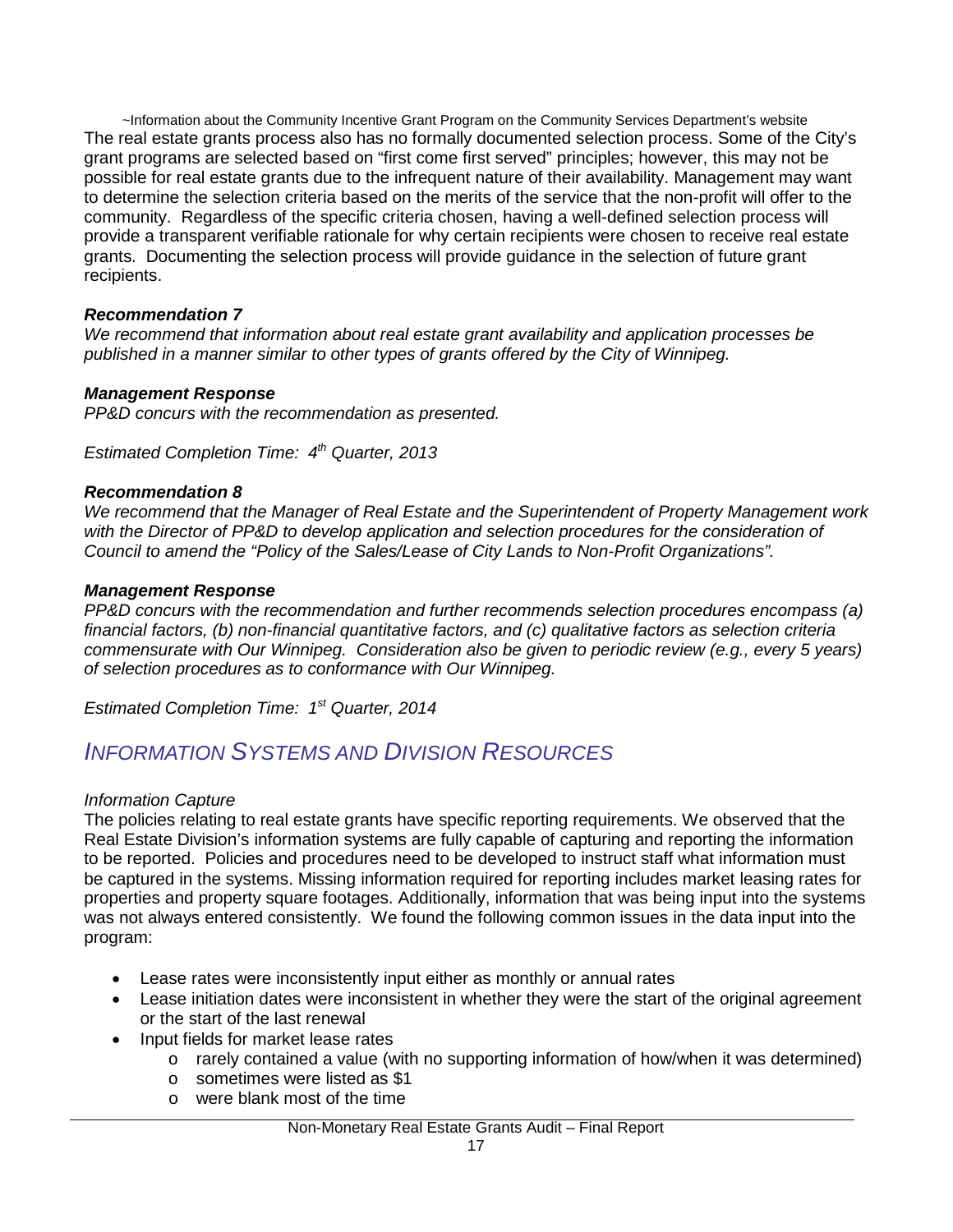- Whether the lease was a land lease or not was inconsistently captured for both land and building leases
- Square footages were kept for a little less than half of the leased properties

There is also no review process to ensure that information has been recorded into the database accurately.

### *Recommendation 9*

*We recommend that the Real Estate Division and the Municipal Accommodations Division develop policies and procedures documentation instructing staff what information is required to be captured in its information systems to properly report in accordance with the relevant real estate grant policies.*

### *Management Response*

*PP&D concurs with the recommendation as presented.* 

*Estimated Completion Time: 2nd Quarter, 2014*

#### *Recommendation 10*

*We recommend that a valuation methodology for leases be documented in the policies and procedures documentation for the Municipal Accommodations Division to be properly tracked in the Division's information systems.*

#### *Management Response*

*PP&D concurs with the recommendation as presented.* 

<span id="page-18-0"></span>*Estimated Completion Time: 1st Quarter, 2014*

# *GRANT ACCOUNTABILITY AND ASSET MANAGEMENT*

The Real Estate Division has implemented grant accountability and monitoring practices to ensure that granted properties are safeguarded and are being utilized for the purposes of the approved grant. We observed that the monitoring practices and procedures need to be developed further.

### *Sales-Type Grants*

Monitoring for sales-type grants is done well. The monitoring requirements for these types of grants are fairly limited due to the fact that the properties granted transfer ownership to the grant recipients once the conditions of the grants have been met. The most common caveat for these grants is that proposed construction must be substantially completed within two years of the property sale. We found monitoring to be good for these types of grants. We observed in PP&D's property files that staff ensured that the caveats were met by including photographic evidence of construction in the physical files before soliciting the Legal Services Department to release the properties into the recipient's ownership. We have no recommendations to enhance the monitoring processes for sales-type real estate grants.

### *Lease-Type Grants*

We found that the lease agreements did not have many reporting mechanisms to ensure that grant recipients were using the assets for the intended purpose stipulated in the grant. We noted that one of the grants we reviewed did require the recipient to provide copies of its annual financial statements to the City, but no statements had ever actually been received or followed up on. This illustrates that, even if the agreements contain reporting requirements, there are no monitoring mechanisms to remind staff of what information is required from the recipients, and how often.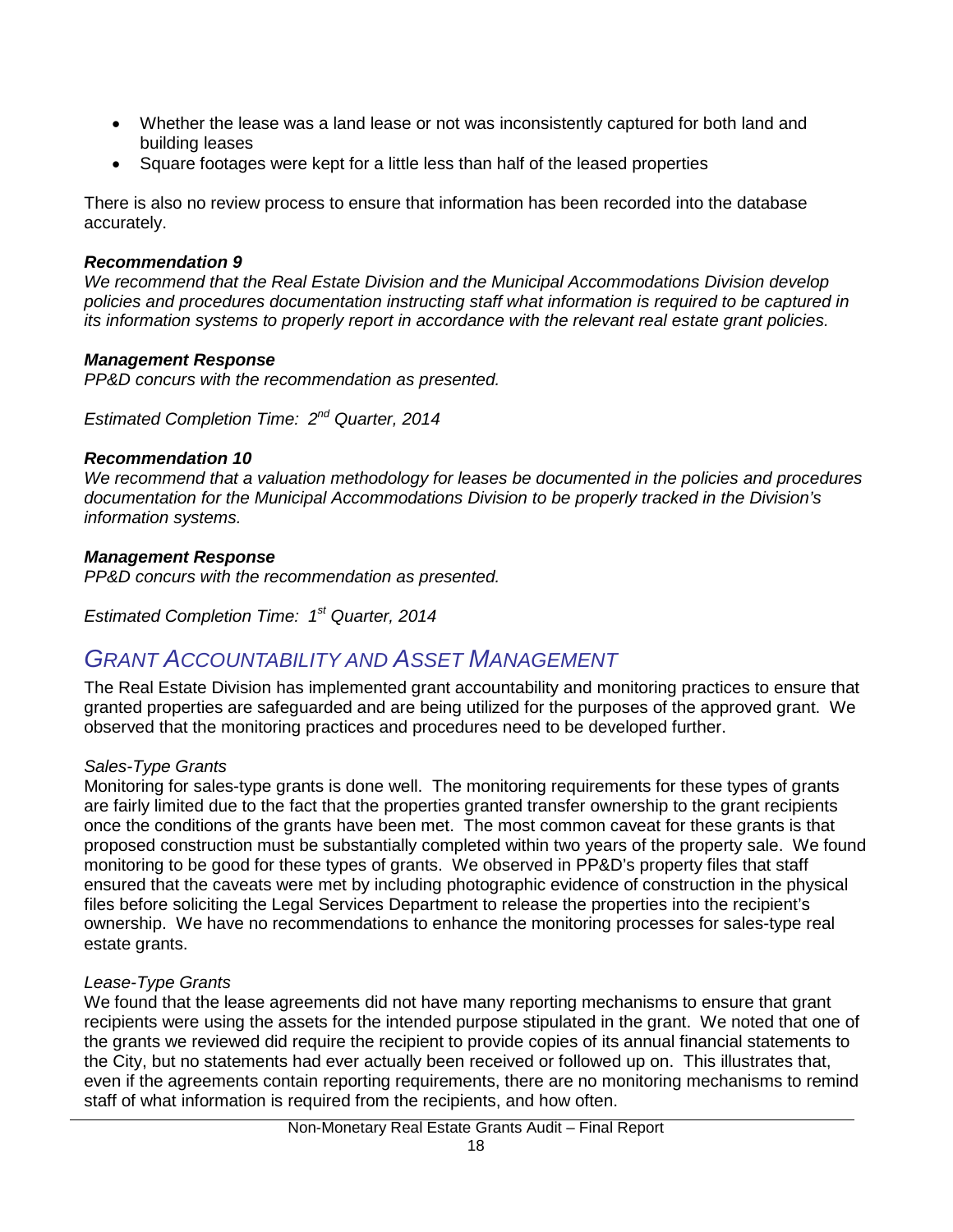Due to the City retaining ownership of granted properties at the end of the lease-type grants, there are additional considerations that must be monitored as well as ensuring that the property was used for the intended grant purposes. The City must be assured that the properties are appropriately safeguarded and maintained. The safeguarding and maintenance risks for long-term land leases are naturally going to be lower than for buildings because the City does not own the buildings that are constructed on the leased land. Where the lease is for building space, however, the City does have the responsibility to ensure that its buildings are suitable for tenancy and are being properly maintained.

One of the standard lease terms is that the tenants carry a prescribed amount of general liability insurance; we observed that the City regularly collects and retains evidence of the insurance and do not have any recommendations regarding this topic.

For buildings that the City owns and uses for City operations, periodic inspections are regularly completed to ensure that the buildings are compliant with safety codes and are being properly maintained. Inspections include, but are not limited to, fire alarms, sprinklers, backflow valves, gasfired appliances, and monthly general inspections. Inspections are performed by PP&D staff from the Municipal Accommodations Division, or are contracted out; records of the inspections are tracked and monitored by Municipal Accommodations. We were unable to observe whether safety inspections are being completed for the granted spaces because inspection records are not being tracked or kept by either the Real Estate Division or Municipal Accommodations. We observed that some of the tenants have agreed to take on these responsibilities in their lease agreements. However, we also observed that the City is not monitoring the leases to determine if these responsibilities are properly being discharged.

We observed that tenants have agreed to take on the responsibility of building maintenance in numerous cases. However, similar to the inspections, we found little evidence that the City is following up with the tenants to make sure these obligations are being fulfilled to the City's standards. In cases where the City has retained the responsibility for maintenance, we found that inspections and maintenance or repairs are only being completed as issues arise (i.e. the roof is leaking or a tenant finds mould). By the time a tenant actually reports these types of issues, the resulting repair costs may be much higher than what would have occurred if regular inspections and maintenance had been completed. We do not believe that contractually obligating the responsibility for building structural maintenance to grant recipients without any monitoring mechanisms to determine that the buildings are being properly maintained manages risks appropriately.

### *Recommendation 11*

We recommend that grant accountability reporting be added to the lease agreements to ensure that *granted properties are being used for the intended purposes of the grants, and that a monitoring mechanism be added to the information systems to alert staff about when to follow up.*

### *Management Response*

*PP&D concurs with the recommendation as presented.* 

*Estimated Completion Time: 1st Quarter, 2014*

### *Recommendation 12*

*We recommend that the Municipal Accommodations Division complete safety and maintenance inspections for granted buildings, as they do for other City buildings.*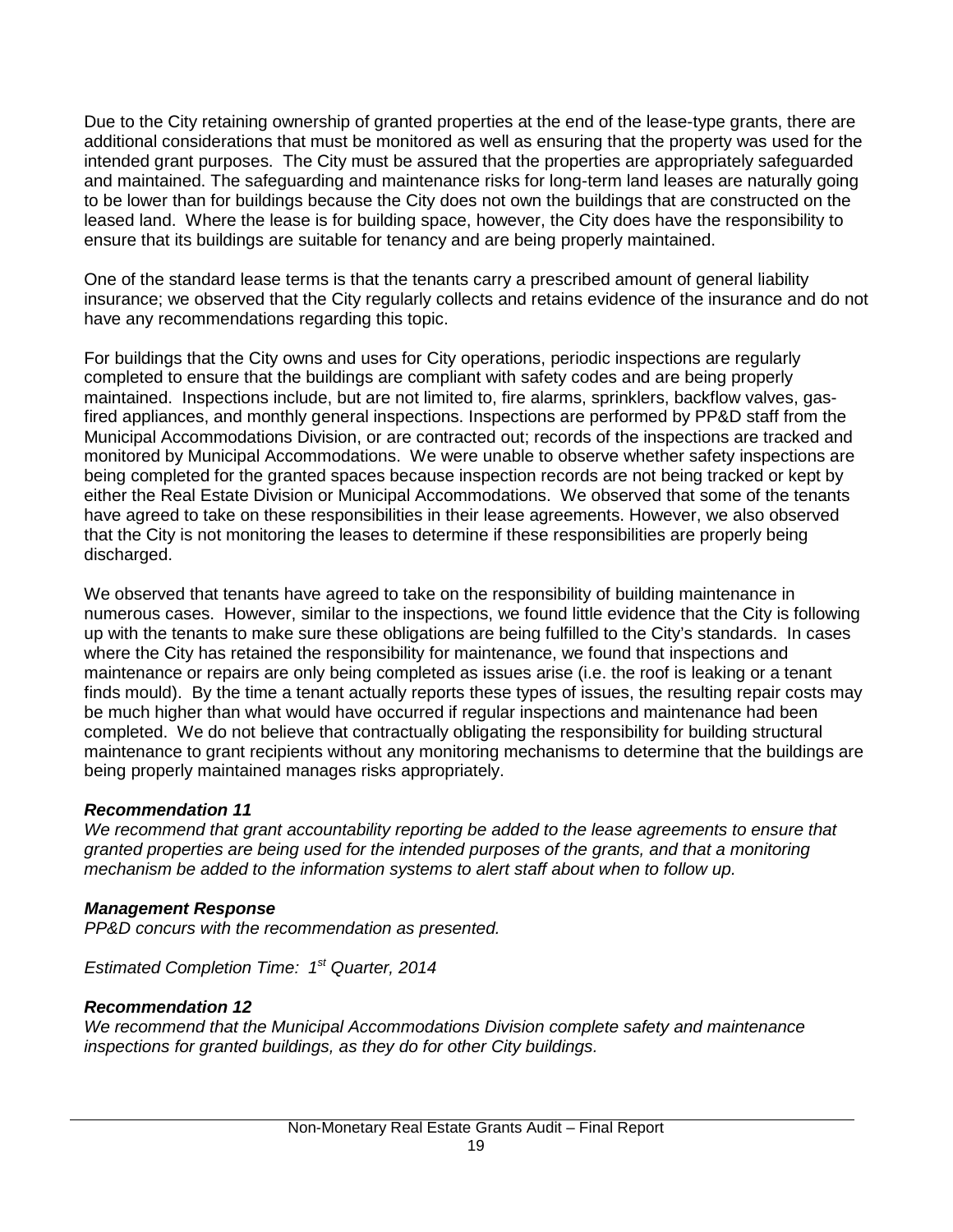## *Management Response*

*PP&D concurs with the recommendation as presented.* 

*Estimated Completion Time: 1st Quarter, 2014*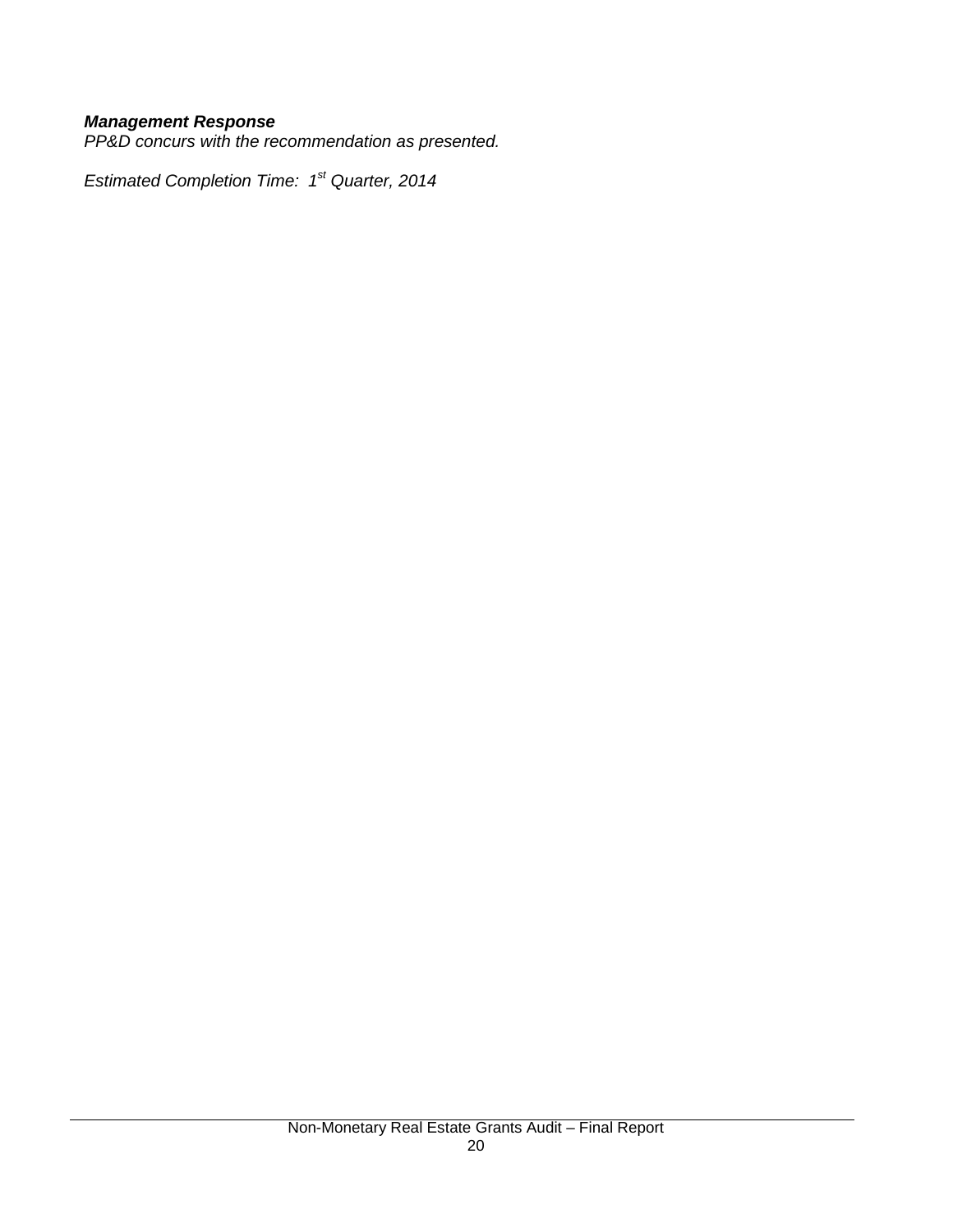

# <span id="page-21-0"></span>**APPENDIX 1 - AUDIT PROCESS**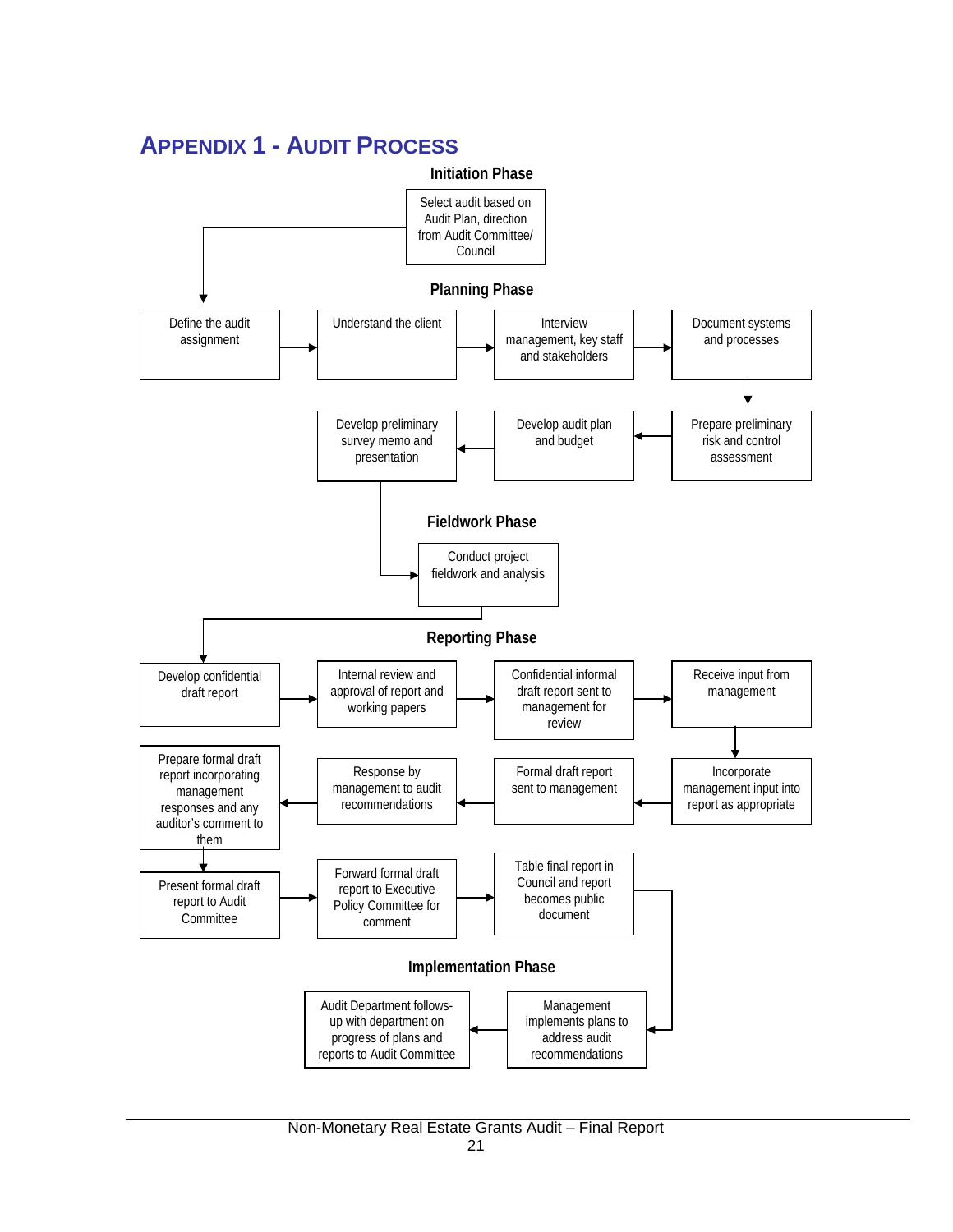# <span id="page-22-0"></span>**APPENDIX 2 - NON-MONETARY GRANTS VALUATION METHODOLOGY**

#### *Use of Estimates*

Property valuation is not an exact science. Differing values can be determined on the same property based on the experiences and professional judgment of different appraisers. The only sure method to obtain a market value for a property is to actually put the property on the market; however, this is not feasible for the granting process, and estimations must be prepared instead. Therefore, estimation gives a reasonable valuation, but not a precise value. Factors affecting an estimated property value can include location, amenities of the property, proximity to other public amenities, physical condition of the property, character, history, and numerous other considerations. Our goal in determining the grant values was to employ a reasonable, defensible, conservative, and broadly applicable methodology that would also be easily accessible for other potential users. Due to the inconsistency in the property information we were able to obtain from the City's information systems, we utilized and combined several different approaches to value the real estate grants, each of which are discussed below.

#### *Opportunity Cost*

Opportunity cost is a common concept in economics. It represents the value of choosing one alternative over another in an "either/or" scenario. The opportunity costs in our valuation model were generally determined to be the potential revenue that the City of Winnipeg could have received had it placed the property on the open market, rather than granted it. The nuances of the opportunity costs associated with different types of granted properties are discussed below.

Ongoing maintenance and refurbishment costs of the properties were considered to be required whether the properties were granted or not (also known as "sunk costs"); these were not separately considered in our valuation methods because these types of costs are generally included in open market values for properties.

#### *Determining a Market Value—Assessment vs. Appraisal*

The Field Operations Branch of the City's Assessment & Taxation Department makes fair market value property assessments in the process of of determining and levying property taxes. There may be some differences between estimations for assessed values and those of appraised values; however, we found the differences were not significant enough to reject the use of assessed values to value real estate grants. Furthermore, the Field Operations Branch already employs a complement of professionally trained and certified assessors and valuation officers. Its staff creates a database of readily available property values, on a two-year assessment cycle, as part of their daily function. The assessment values include both overall property values and square-footage lease rates.

#### *Valuation—Property Sales*

We used the Assessment & Taxation Department's property assessments wherever the assessments were available. The assessments provide readily available values for the properties without requiring redundant time and expense to be invested by PP&D by performing their own property appraisals.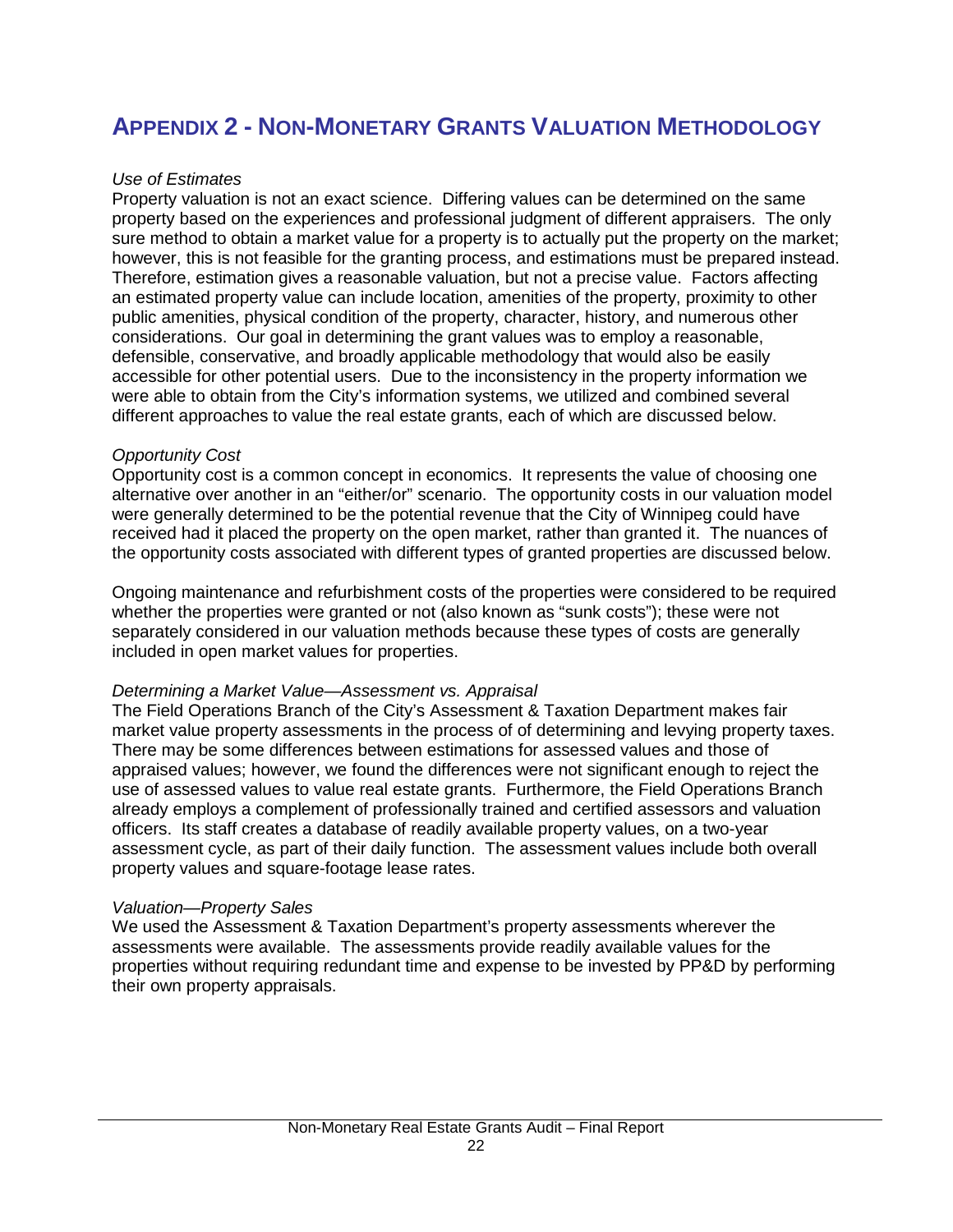#### *Valuation—Leases*

There are several different kinds of leases that the City grants to organizations and, therefore, several methodologies that were used to value the leases:

- Building leases were valued using the square footage lease rates provided to us by the Assessment & Taxation Department where they were available.
	- o In the cases where the lease rates were not available, we valued some properties at a rounded average of the per-square-foot lease rates provided for other similar buildings by the Assessment & Taxation Department, or other available comparable per-square-foot rates.
- Land leases were valued at a rate of 4.8% of the leased land's most recent assessed value. This rate is the City's weighted average cost of capital on its debt as published in the City's most recent financial statements.**[1](#page-16-0)** We believe that the interest expense that would be saved by selling the property and retiring an equal amount of debt in any given year is an appropriate value to attribute to the lease. This lease-valuation rate is also easily accessible and does not require extensive time and effort to research alternative rates to value the lease at.

The results of these valuation methods are presented in our Performance Analysis section.

 <sup>1</sup> The City of Winnipeg. *Detailed Financial Statements: Companion to 2011 Annual Financial Report*. Winnipeg, MB: The City of Winnipeg, 2012. 14. Print.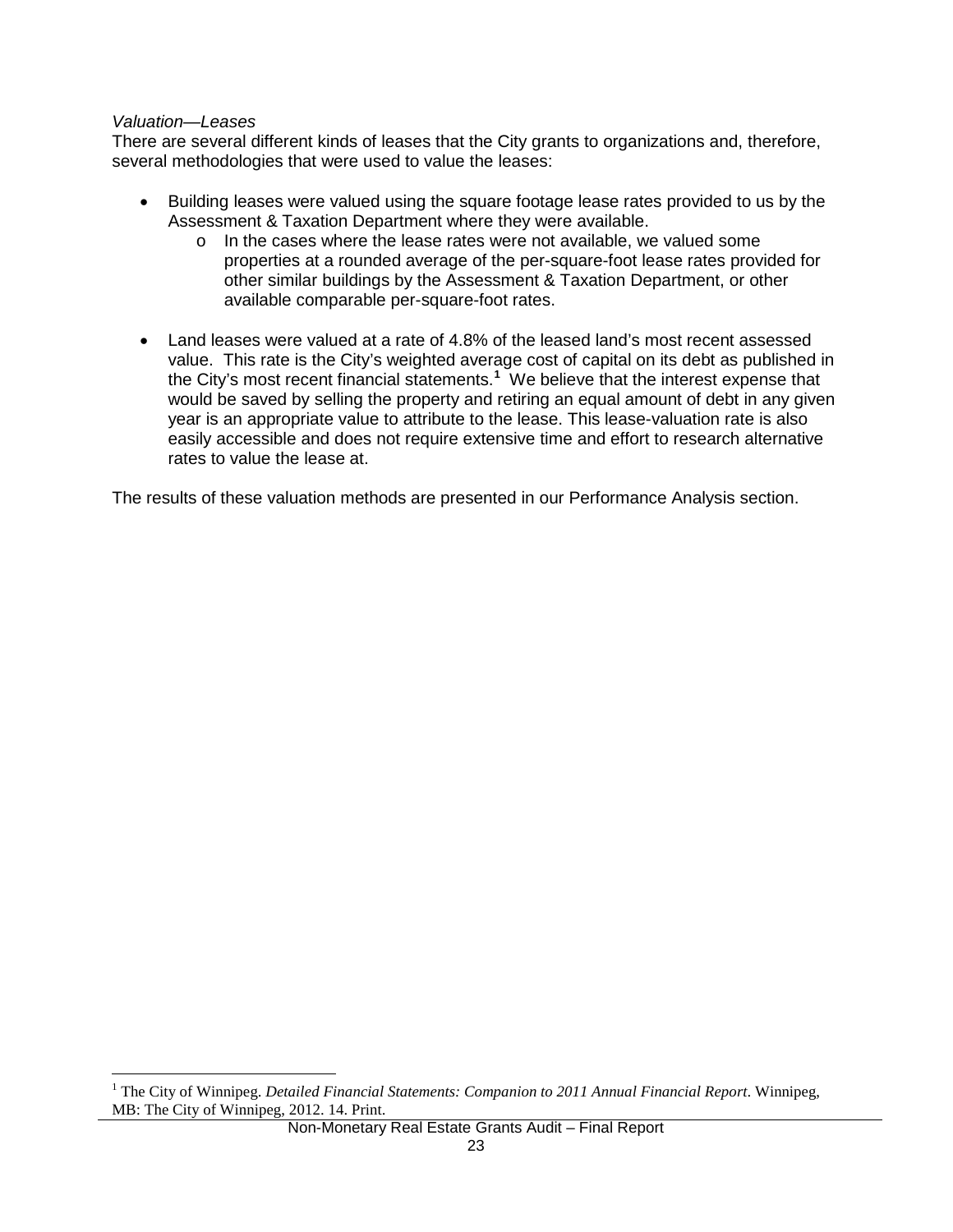# <span id="page-24-0"></span>**APPENDIX 3 - SUMMARY OF RECOMMENDATIONS**

### **Recommendation 1**

*We recommend that real estate grant requests be evaluated against the eligibility criteria, whether it is a first time grant or when a lease agreement type grant is up for renewal.*

#### **Recommendation 2**

*We recommend that the Manager of Real Estate and the Superintendent of Property Management work with the Director of PP&D to prepare a report for the consideration of Council that clarifies the applicability of criterion 6 and clarifies the language in the "Policy on the Sale/Lease of City Lands to Non-Profit Organizations".*

#### **Recommendation 3**

*We recommend that the eligibility criteria for real estate grants be included in the written grant agreements.*

#### **Recommendation 4**

*We recommend the Manager of Real Estate and the Superintendent of Property Management work with the Director of PP&D to prepare a report for Council's consideration amending the "Policy on the Sale/Lease of City Lands to Non-Profit Organizations" to delegate authority over real estate grants to the Standing Policy Committee on Property and Development.*

#### **Recommendation 5**

*We recommend that real estate grants, and corresponding revenues, be reported as required by the "Policy on the Sale/Lease of City Lands to Non-Profit Organizations" and that the process be documented in the Real Estate Division's and the Municipal Accommodations Division's policies and procedures manuals.*

#### **Recommendation 6**

*We recommend that the Manager of Real Estate work with the Director of PP&D to prepare a report for the consideration of Council making delegated authority usage reporting for WHHI transactions an annual requirement, report the usage in the annual report of non-monetary real estate grants, and document the process in the Division's policies and procedures manual. This recommendation is conditional upon the Council's continued extension of authority delegation due to the fact that the Memorandum of Understanding for the Winnipeg Housing and Homelessness Initiative expires on March 31, 2013.*

#### **Recommendation 7**

*We recommend that information about real estate grant availability and application processes be published in a manner similar to other types of grants offered by the City of Winnipeg.*

### **Recommendation 8**

*We recommend that the Manager of Real Estate and the Superintendent of Property Management work with the Director of PP&D to develop application and selection procedures for the consideration of Council to amend the "Policy of the Sales/Lease of City Lands to Non-Profit Organizations".*